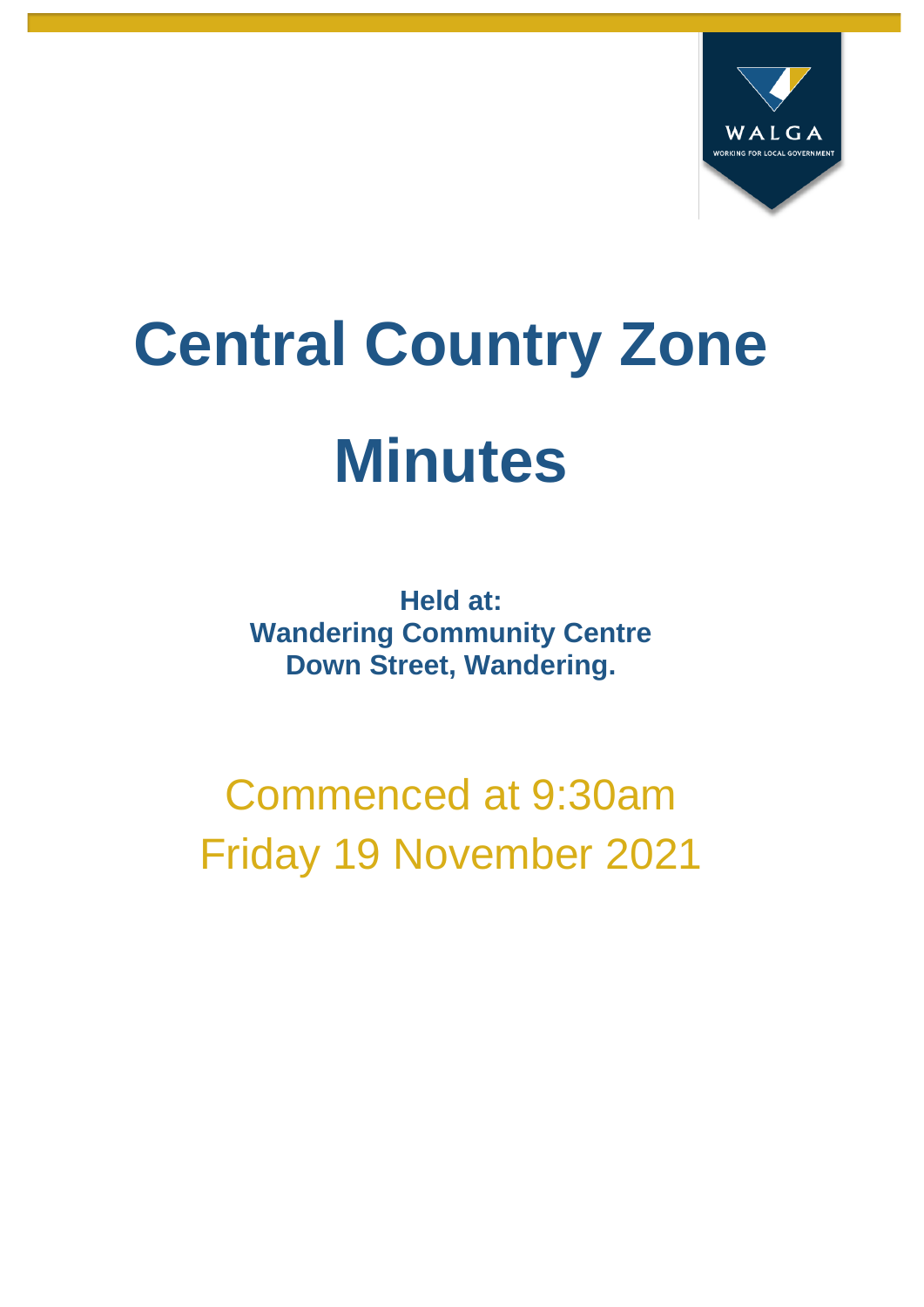### **Table of Contents**

| 1  | 1.1 | Elections of Chair and Deputy Chair of the Central Country Zone 4                                                                                 |  |
|----|-----|---------------------------------------------------------------------------------------------------------------------------------------------------|--|
|    | 1.2 | Elections of State Council Representatives and Deputy State Council                                                                               |  |
|    | 1.3 | Election of up to three (3) Zone Executive Committee Members of the Central                                                                       |  |
|    | 1.4 | Election of Local Government Agricultural Freight Group of the Central Country Zone                                                               |  |
|    | 1.5 | Election of Great Southern District Emergency Management Committee of the Central                                                                 |  |
|    | 1.6 | Election of the Regional Health Advocacy Representative of the Central Country Zone                                                               |  |
|    |     |                                                                                                                                                   |  |
| 3. |     |                                                                                                                                                   |  |
|    |     |                                                                                                                                                   |  |
| 4. |     |                                                                                                                                                   |  |
| 5. |     |                                                                                                                                                   |  |
|    |     |                                                                                                                                                   |  |
|    |     | 5.1.1. Bill Mitchell - General Manager, Regulatory Support Division, Department of Mines,                                                         |  |
|    |     | Industry Regulation and Safety & David Eyre, Senior Policy Officer, Department of                                                                 |  |
|    |     |                                                                                                                                                   |  |
|    |     |                                                                                                                                                   |  |
|    | 5.2 | Mitchell Davies, Department of Biodiversity, Conservation and Attractions 12                                                                      |  |
| 6. |     |                                                                                                                                                   |  |
| 7. |     | <b>MINUTES</b>                                                                                                                                    |  |
|    | 7.1 | Confirmation of Minutes from the Central Country Zone meeting held Friday 20                                                                      |  |
|    | 7.2 | Business Arising from the Minutes of the Central Country Zone Meeting Friday 25                                                                   |  |
|    |     | 7.2.1 Item 5.3.2, Strategic Priorities for the 2020/2021 Financial Year  13                                                                       |  |
|    |     |                                                                                                                                                   |  |
|    | 7.3 | Minutes of the Central Country Zone Executive Committee held Wednesday 11                                                                         |  |
|    |     |                                                                                                                                                   |  |
|    |     |                                                                                                                                                   |  |
|    |     | 7.4 Confirmation of Minutes from the Central Country Zone Meeting of the Executive<br>Committee held Wednesday 11 October 2021 (Attachment 2)  17 |  |
| 8. |     | WESTERN AUSTRALIAN LOCAL GOVERNMENT ASSOCIATION (WALGA)                                                                                           |  |
|    | 8.1 | <b>BUSINESS</b>                                                                                                                                   |  |
|    | 8.2 |                                                                                                                                                   |  |
|    | 8.3 |                                                                                                                                                   |  |
|    |     | Minutes Central Country Zone - 19 November 2021                                                                                                   |  |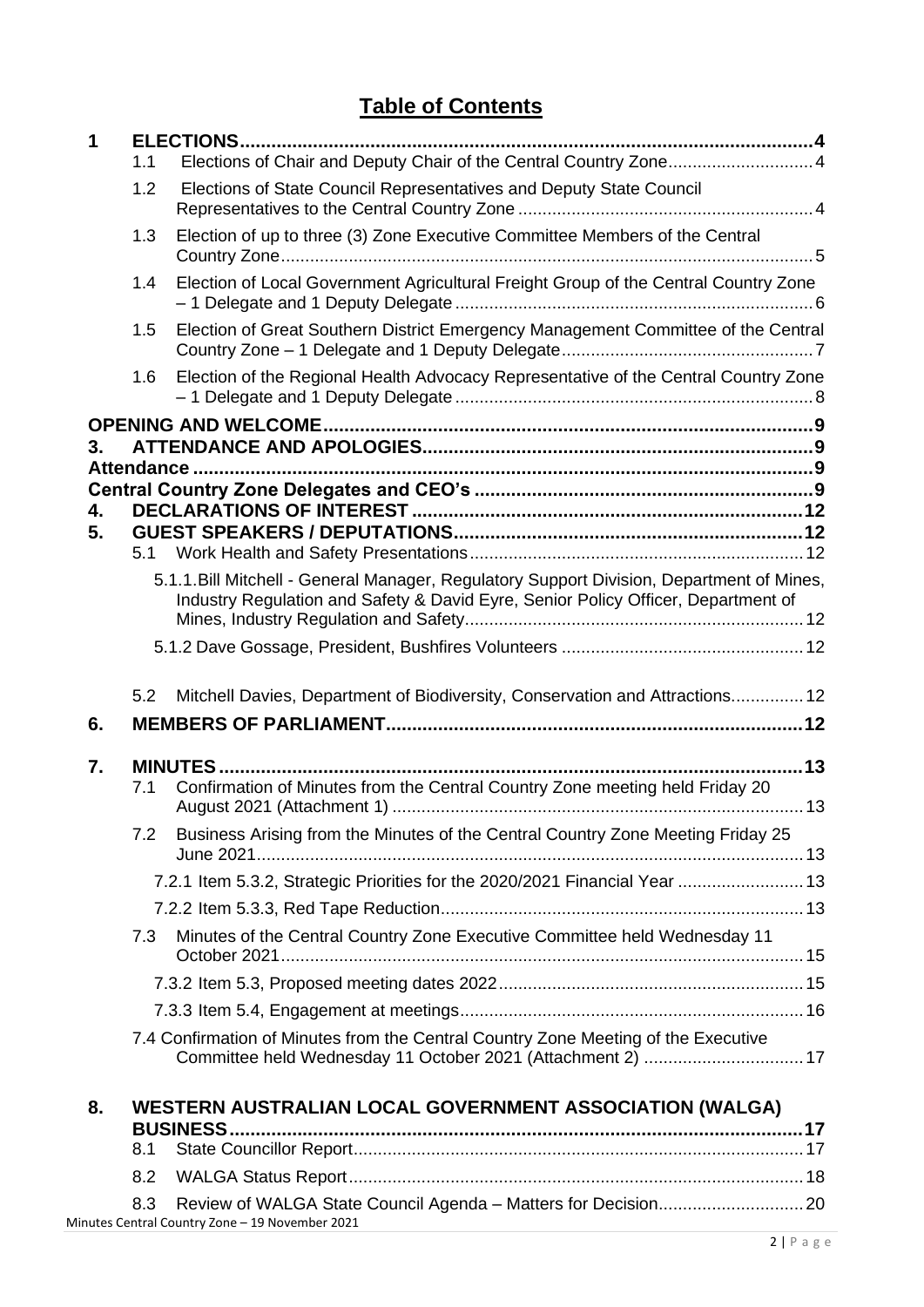|     | 8.4 |                                                                       |  |
|-----|-----|-----------------------------------------------------------------------|--|
| 9.  | 9.1 |                                                                       |  |
|     | 9.2 |                                                                       |  |
|     | 9.3 | Great Southern District Emergency Management Committee (DEMC)  24     |  |
|     | 9.4 |                                                                       |  |
| 10. |     |                                                                       |  |
|     |     |                                                                       |  |
|     |     |                                                                       |  |
|     |     |                                                                       |  |
|     |     |                                                                       |  |
|     |     |                                                                       |  |
|     |     |                                                                       |  |
|     |     |                                                                       |  |
| 11. |     | ZONE BUSINESS - OTHER BUSINESS/URGENT BUSINESS30                      |  |
| 12. |     |                                                                       |  |
| 13. |     |                                                                       |  |
|     |     | 13.1 Department of Local Government, Sport and Cultural Industries 31 |  |
|     |     |                                                                       |  |
|     |     |                                                                       |  |
|     |     |                                                                       |  |
| 14. |     |                                                                       |  |
| 15. |     |                                                                       |  |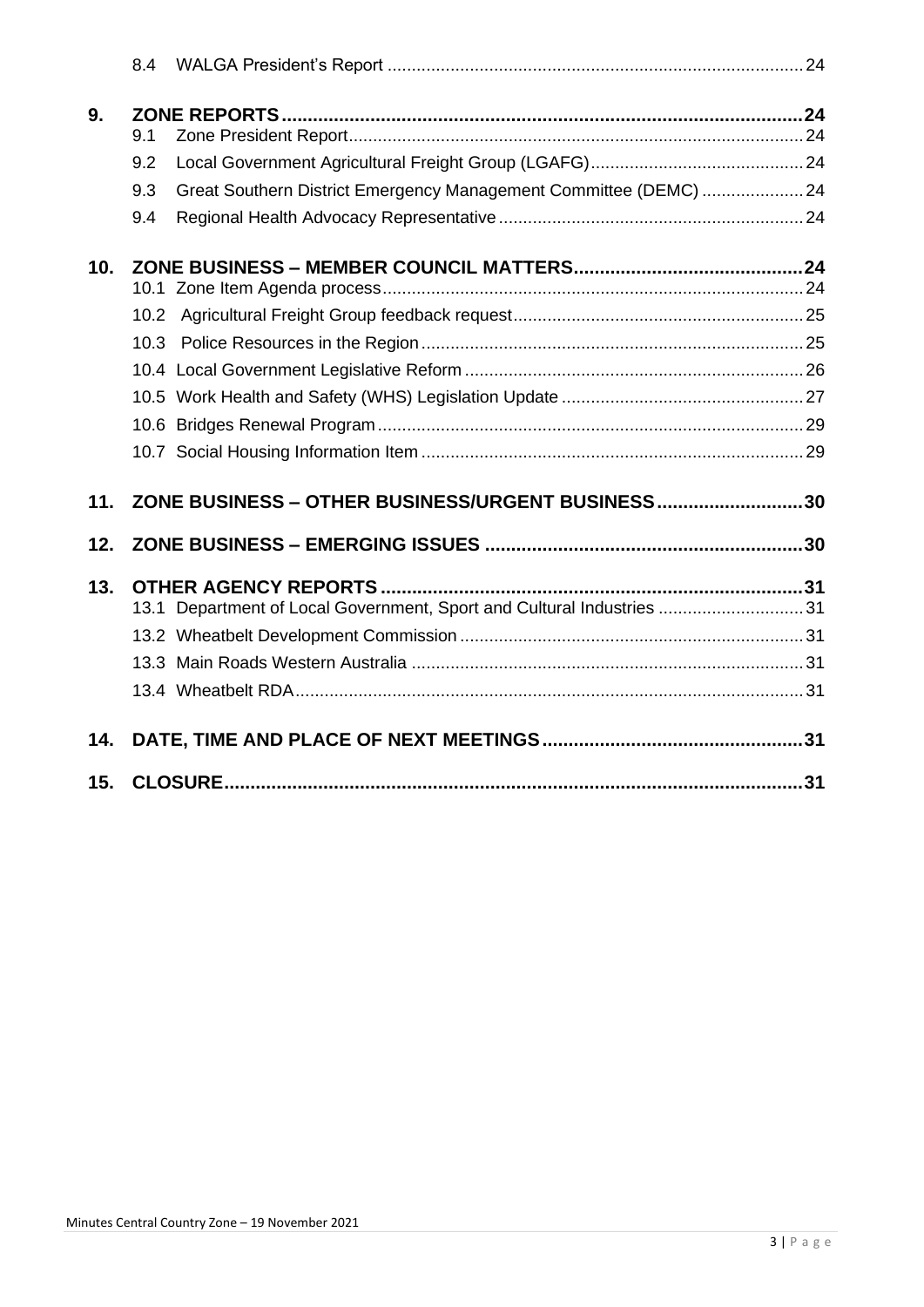# **Central Country Zone**

### **Held at:**

### **Wandering Community Centre, Down Street, Wandering Commenced at 9.30am, Friday 19 November 2021**

## **Minutes**

### **1 ELECTIONS**

### **1.1 Elections of Chair and Deputy Chair of the Central Country Zone**

Pursuant to the WALGA Constitution, the Secretariat shall assume the Chair for conducting the election of office bearers.

Guidelines for elections were distributed to Member Councils via email dated 20 October 2021.

The election for the Chairperson and Deputy Chairperson shall be conducted and the term set at two years expiring in November 2023, in line with the terms of State Council representatives and in sync with Local Government Elections.

### Zone Chairperson:

The following nomination was received for the positions of Chair for 2 years, November 2021 to November 2023.

• Cr Brett McGuinness, Shire of Quairading

### **DECLARATION**

### **That Brett McGuinness be elected as Chairperson of the of the Central Country Zone for the term of 2 years, November 2021 to November 2023.**

### Deputy Zone Chairperson:

No written nominations were received for the position of Deputy Chairperson. Nominations will be called from the floor.

- Cr Des Hickey, Shire of Corrigin
- President Leigh Ballard, Shire of Narrogin

### **DECLARATION**

**That:**

**President Leigh Ballard be elected as Deputy Chairperson of the Central Country Zone for the term of 2 year, November 2021 to November 2023.**

### **1.2 Elections of State Council Representatives and Deputy State Council Representatives to the Central Country Zone**

Pursuant to the WALGA Constitution, the Secretariat shall assume the Chair for conducting the election of representatives and deputy representatives to the State Council.

Guidelines for elections were distributed to Member Councils via email dated 20 October 2021.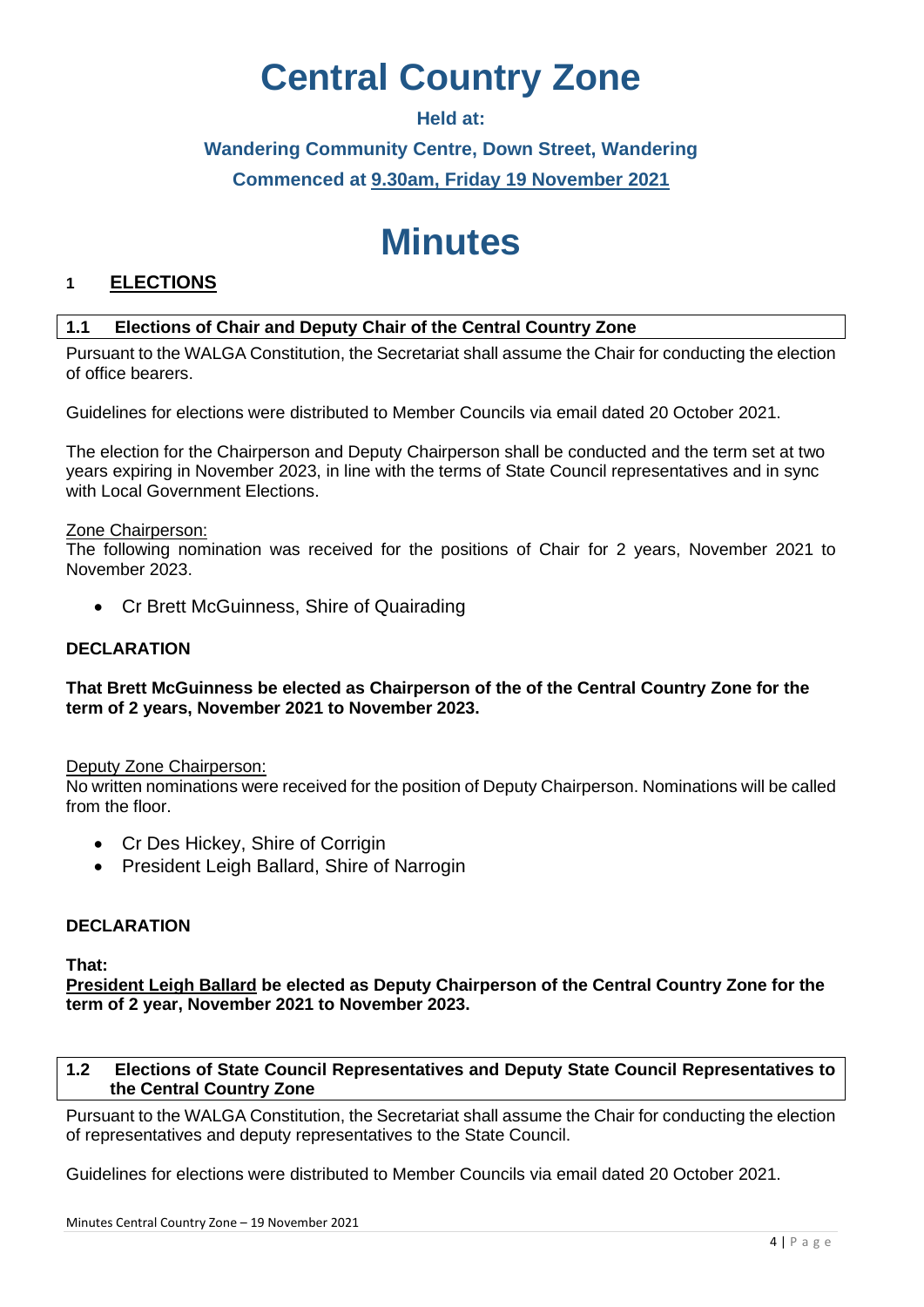WALGA incorporates a 24 members State Council with its members derived from Metropolitan and Country Zones. The State Council is chaired by the Association President.

In accordance with sub-clause 9(3) of the WALGA Constitution representatives and deputy representatives to the State Council shall be elected by Zones of the Metropolitan and Country constituencies for two (2) year terms, commencing from the Ordinary Meeting of State Council in December 2021 and concluding at the Ordinary Meeting of State Council two years later.

For the Central Country Zone, there is one (1) representative positions on State Council and one (1) deputy representative positions. The term is from the Ordinary Meeting of State Council in December 2021 and concluding at the Ordinary Meeting of State Council in December 2023.

### State Councillor:

The following written nominations were received for the position of State Council Representative:

- Cr Phillip Blight, Shire of Wagin
- Cr Katrina Crute, Shire of Brookton

In accordance with the guidelines endorsed by State Council, candidates will be afforded the opportunity to make a 2 minute election bid prior to the secret ballot being taken.

### **DECLARATION**

### **That:**

**Cr Phillip Blight be elected as State Council Representative of the Central Country Zone to the State Council for the term of 2 years, December 2021 to December 2023.**

### Deputy State Councillor:

No written nominations were received for the position of Deputy State Council Representative. Nominations will be called from the floor.

### **DECLARATION**

**That:**

**Cr Katrina Crute, Shire of Brookton, be elected as Deputy State Council Representative of the Central Country Zone to the State Council for the term of 2 years, December 2021 to December 2023.**

*We ask the elected delegates to note the following details:*

WALGA will host a 'State Councillor Induction Session' on 24 November at 4pm. Further information will be e-mailed shortly.

### **1.3 Election of up to three (3) Zone Executive Committee Members of the Central Country Zone**

Automatic Executive Committee membership will include the Zone President, Deputy Zone President and the State Councillor Representative.

The election for the Zone Executive Committee representatives shall be conducted and the term set at two years expiring in November 2023, in line with the terms of Zone Delegates and in sync with Local Government Elections.

Nominations for up to three Zone Executive Committee Representatives will be taken from the floor.

Should a ballot be required, nominees will be afforded the opportunity to provide a two (2) minute election bid.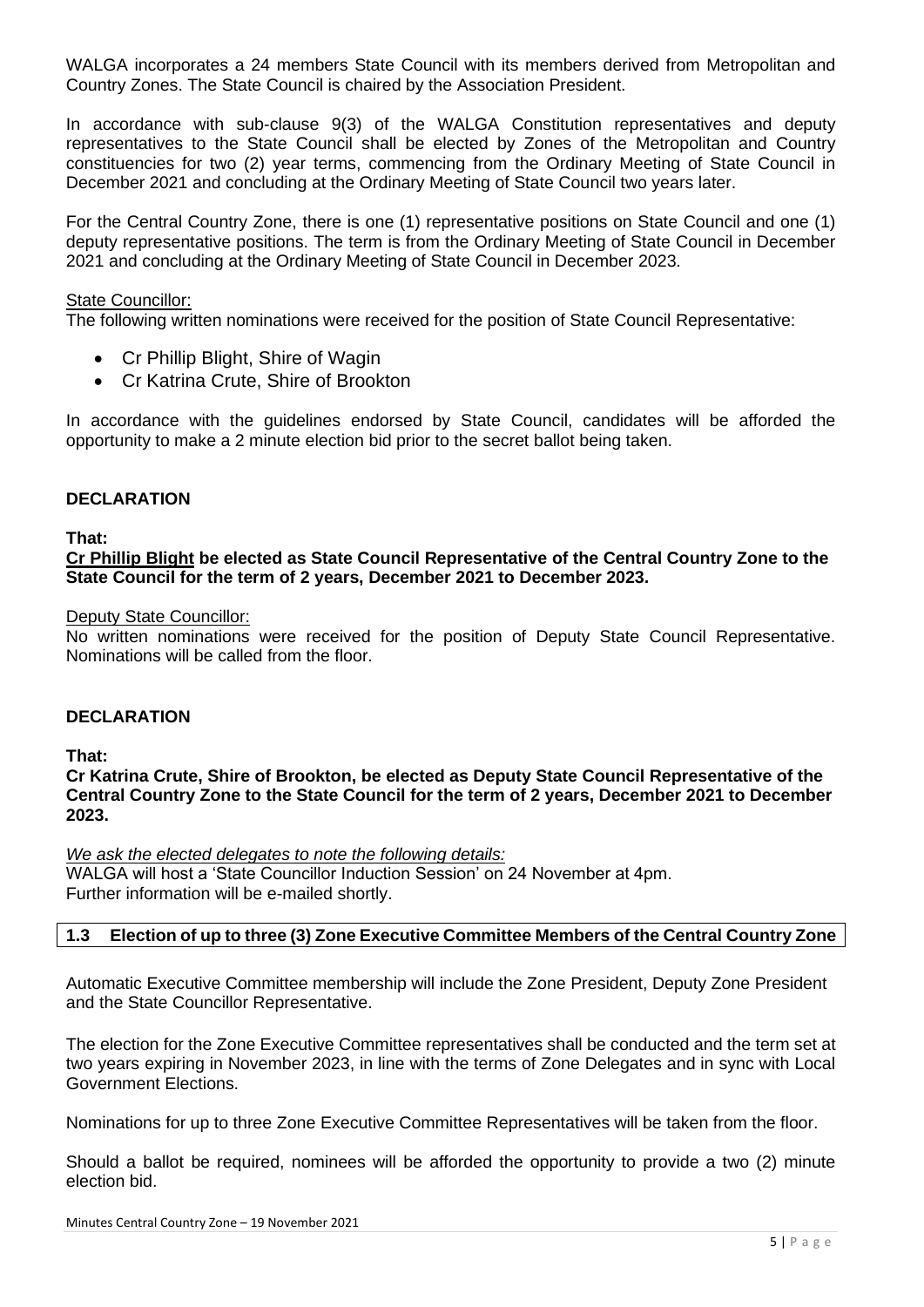Each voting delegate will be entitled to cast one (1) vote in the ballot process. The candidates with the greater number of votes will be elected.

- Cr Katrina Crute, Shire of Brookton
- Cr Des Hickey, Shire of Corrigin
- Cr Julie Russell, Shire of Wickepin

### **DECLARATION**

### **That Cr Katrina Crute, Cr Des Hickey and Cr Julie Russell be elected as Zone Executive Committee representative for the term of 2 years, November 2021 to November 2023.**

### **1.4 Election of Local Government Agricultural Freight Group of the Central Country Zone – 1 Delegate and 1 Deputy Delegate**

The election for the Local Government Agricultural Freight Group delegates of the Central Country Zone shall be conducted.

### **Delegate**

Nominations for the Local Government Agricultural Freight Group Delegate will be taken from the floor.

Each voting delegate will be entitled to cast one (1) vote in the ballot process. The candidate with the greater number of votes will be elected.

• Cr Katrina Crute, Shire of Brookton

### **DECLARATION**

### **That Cr Katrina Crute, be elected as Local Government Agricultural Freight Group Delegate of the Central Country Zone.**

### Deputy Delegate

Nominations for the Local Government Agricultural Freight Group Deputy Delegate will be taken from the floor.

Each voting delegate will be entitled to cast one (1) vote in the ballot process. The candidate with the greater number of votes will be elected.

• Cr Des Hickey, Shire of Corrigin

### **DECLARATION**

### **That Cr Des Hickey, be elected as Local Government Agricultural Freight Group Deputy Delegate of the Central Country Zone**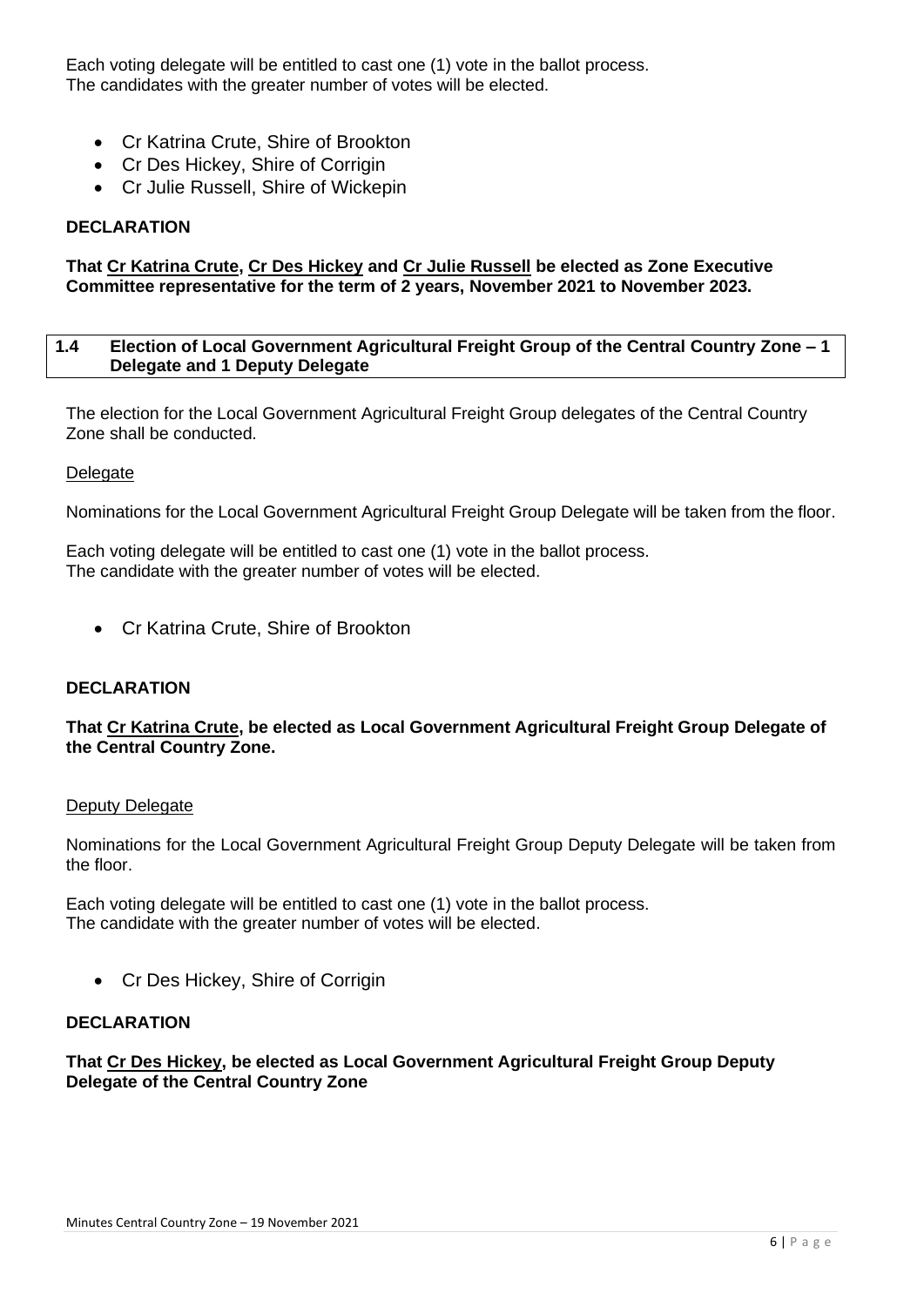| on         | <b>FRIDAY 26 NOVEMBER 2021</b>              |
|------------|---------------------------------------------|
| at         | <b>WATTLE ROOM, WALGA</b>                   |
|            | <b>170 RAILWAY PARADE, WEST LEEDERVILLE</b> |
| commencing | 1.00 PM                                     |

### **1.5 Election of Great Southern District Emergency Management Committee of the Central Country Zone – 1 Delegate and 1 Deputy Delegate**

The election for the Great Southern District Emergency Management Committee of the Central Country Zone shall be conducted.

### **Delegate**

Nominations for the Great Southern District Emergency Management Committee will be taken from the floor.

Each voting delegate will be entitled to cast one (1) vote in the ballot process. The candidate with the greater number of votes will be elected.

• President Leigh Ballard, Shire of Narrogin

### **DECLARATION**

### **That President Leigh Ballard, be elected as the Great Southern District Emergency Management Committee Delegate of the Central Country Zone.**

### Deputy Delegate

Nominations for the Great Southern District Emergency Management Committee Deputy Delegate will be taken from the floor.

Should a ballot be required, nominees will be afforded the opportunity to provide a two (2) minute election bid.

Each voting delegate will be entitled to cast one (1) vote in the ballot process.

The candidate with the greater number of votes will be elected.

• Cr Phillip Blight, Shire of Wagin

### **DECLARATION**

### **That Cr Phillip Blight, be elected as Great Southern District Emergency Management Committee Deputy Delegate of the Central Country Zone**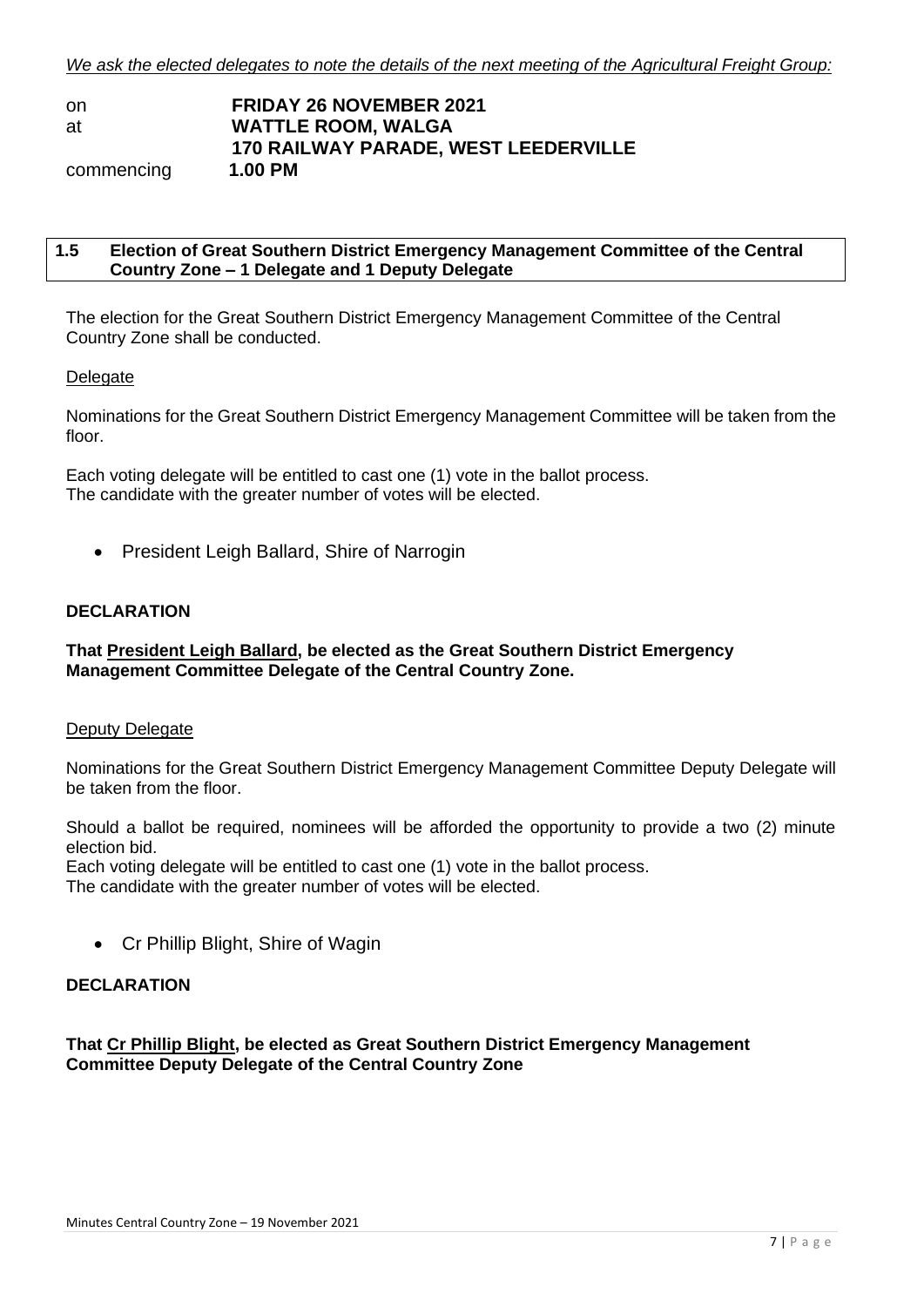### **1.6 Election of the Regional Health Advocacy Representative of the Central Country Zone – 1 Delegate and 1 Deputy Delegate**

The election for the Regional Health Advocacy Representative of the Central Country Zone shall be conducted.

### Delegate

Nominations for the Regional Health Advocacy Representative will be taken from the floor.

Should a ballot be required, nominees will be afforded the opportunity to provide a two (2) minute election bid.

Each voting delegate will be entitled to cast one (1) vote in the ballot process.

The candidate with the greater number of votes will be elected.

• Ms Natalie Manton, CEO, Shire of Corrigin

### **DECLARATION**

**That Ms Natalie Manton, be elected as the Regional Health Advocacy Representative Delegate of the Central Country Zone.**

### Deputy Delegate

Nominations for the Regional Health Advocacy Representative Deputy Delegate will be taken from the floor.

Should a ballot be required, nominees will be afforded the opportunity to provide a two (2) minute election bid.

Each voting delegate will be entitled to cast one (1) vote in the ballot process. The candidate with the greater number of votes will be elected.

• Cr Moya Carne, Shire of Williams

### **DECLARATION**

### **That Cr Moya Carne, be elected as the Regional Health Advocacy Representative Deputy Delegate of the Central Country Zone**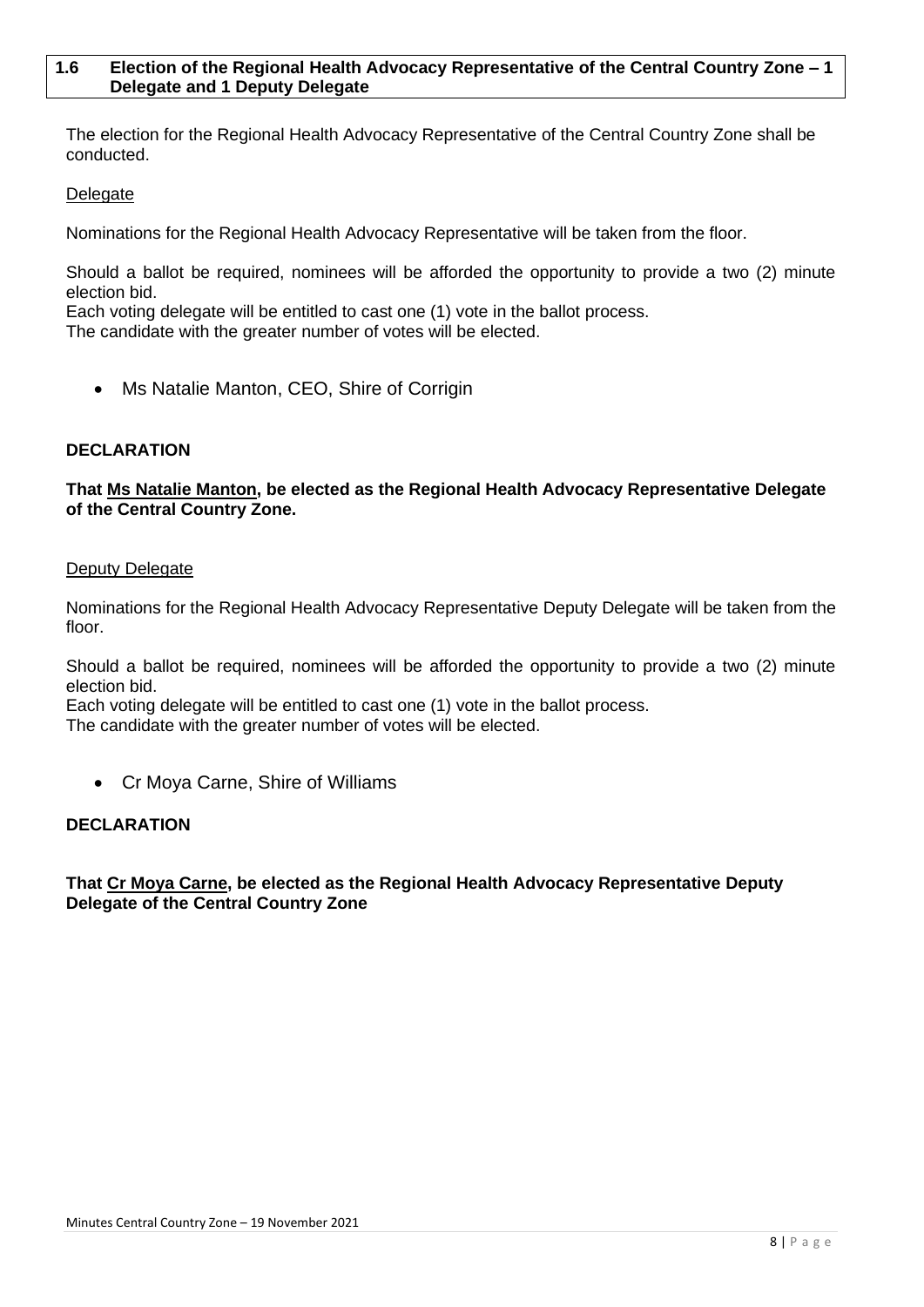### **2.1 Announcements**

NIL

### **2.1.1 Richard Chadwick**

We wish to acknowledge the passing of Richard Chadwick earlier this year. Richard was a Councillor with the Shire of Narrogin from 2003, and held the position of Shire President from 2005 to 2016. He also served as the Central Country Zone's Chairperson for a number of years. The Zone passes our condolences to the Chadwick family, and the Narrogin community.

### **2.1.2 Housekeeping**

The Zone Chair welcomed Zone members and provided OSH/bathroom/exit information to those in attendance.

To all Delegates, please ensure you call your name and Local Government when taking the floor to ensure accurate Minutes are recorded.

### **2.2 Host Welcome – President Ian Turton, Shire of Wandering**

Cr Ian Turton, President Shire of Wandering, extended a welcome to Delegates and guests. His welcome included welcoming newly elected Delegates as well as giving an overview of the Town. The Shire is currently in the process of renovating the 1987 community building in which our meeting took place. New Tourism initiatives are being taken in establishing new chalets at the caravan park as well as improvements taking place at the campground.

Cr Turton highlighted plans to develop the Council owned fuel station in the town. This will tie in nicely with proposed new road upgrades. In addition to the above, Cr Turton mentioned that the valuation process to the rural areas of the Shire has been changed after four years of review and consultation.

He thanked the volunteer groups in the community who are a credit to the Shire, they put tremendous work into building the Community within the Shire.

Initiatives and developments are in place to allow the Shire's older citizens to remain in their current homes for longer, in comfort and safety.

Cr Turton highlighted the significance of the efforts needed by smaller Local Governments, to ensure their offices are run in a financially sustainable manner. Credit must be given to the CEO's who manage to do this so well.

### **3. ATTENDANCE AND APOLOGIES**

### **Attendance**

Central Country Zone Delegates and CEO's

Shire of Beverley President Cr David White Deputy President Cr Chris Lawlor Mr Steve Gollan, Chief Executive Officer, non-voting delegate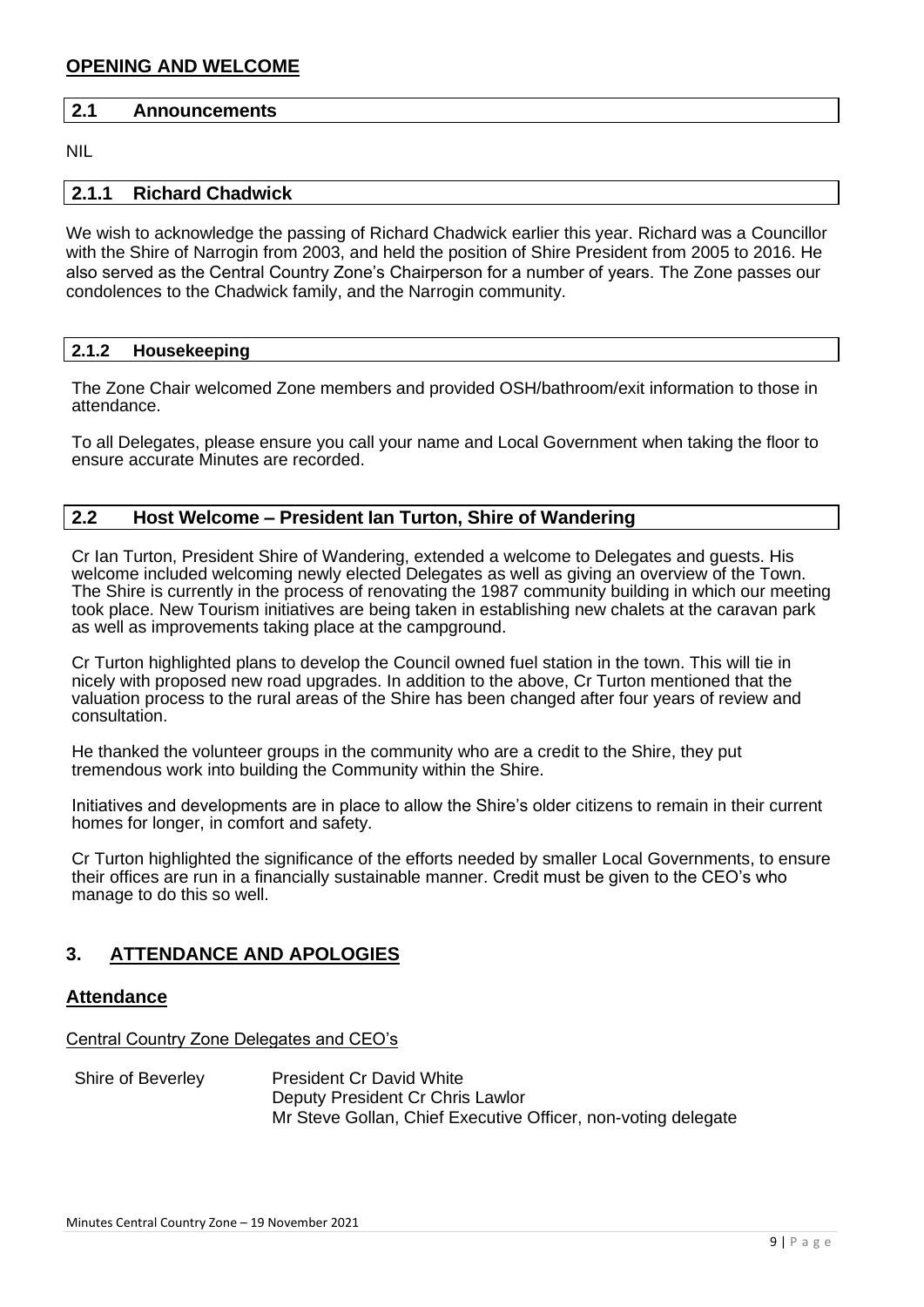| Shire of Brookton          | <b>President Cr Katrina Crute</b><br>Deputy President Cr Neil Walker<br>Mr Paul Sheedy, Acting Chief Executive Officer, non-voting delegate |
|----------------------------|---------------------------------------------------------------------------------------------------------------------------------------------|
| Shire of Corrigin          | <b>President Cr Des Hickey</b><br>Ms Natalie Manton, Chief Executive Officer, non-voting delegate                                           |
| Shire of Cuballing         | <b>President Cr Eliza Dowling</b><br>Deputy President Cr Rob Harris<br>Mr Garry Sherry, Chief Executive Officer, non-voting delegate        |
| Shire of Dumbleyung        | President Cr Julie Ramm<br>Deputy President Cr Amy Knight<br>Mr Gavin Treasure, Chief Executive Officer, non-voting delegate                |
| Shire of Kulin             | Cr Barry West<br>Cr Robbie Bowey<br>Mr Garrick Yandle, Chief Executive Officer, non-voting delegate                                         |
| <b>Shire of Lake Grace</b> | President Cr Len Armstrong<br>Deputy President Cr Ross Chappell<br>Mr Alan George, Chief Executive Officer, non-voting delegate             |
| Shire of Narrogin          | <b>President Leigh Ballard</b><br>Cr Graham Broad<br>Mr Dale Stewart, Chief Executive Officer, non-voting delegate                          |
| Shire of Quairading        | <b>Cr Brett McGuinness</b><br>Cr Jonathan Hippisley<br>Mr Graeme Fardon, Chief Executive Officer, non-voting delegate                       |
| Shire of Wagin             | <b>President Cr Phillip Blight</b><br>Deputy President Cr Gregory Ball<br>Mr Bill Atkinson, Chief Executive Officer, non-voting delegate    |
| Shire of Wandering         | President Cr Ian Turton<br>Mr Ian Fitzgerald, Acting Chief Executive Officer, non-voting delegate                                           |
| Shire of West Arthur       | <b>President Cr Neil Morrell</b><br>Cr Karen Harrington<br>Mr Ian McCabe, Acting Chief Executive Officer, non-voting delegate               |
| Shire of Wickepin          | <b>President Cr Julie Russell</b><br>Mr Mark Hook, Chief Executive Officer, non-voting delegate                                             |
| Shire of Williams          | President Cr Jarrad Logie<br>Cr Moya Carne<br>Mr Geoff McKeown, Chief Executive Officer, non-voting delegate                                |

### WALGA Representatives

Tony Brown, Executive Manager Governance & Organisational Services Nick Sloan, Chief Executive Officer Naoimh Donaghy, Governance and Organisational Services Officer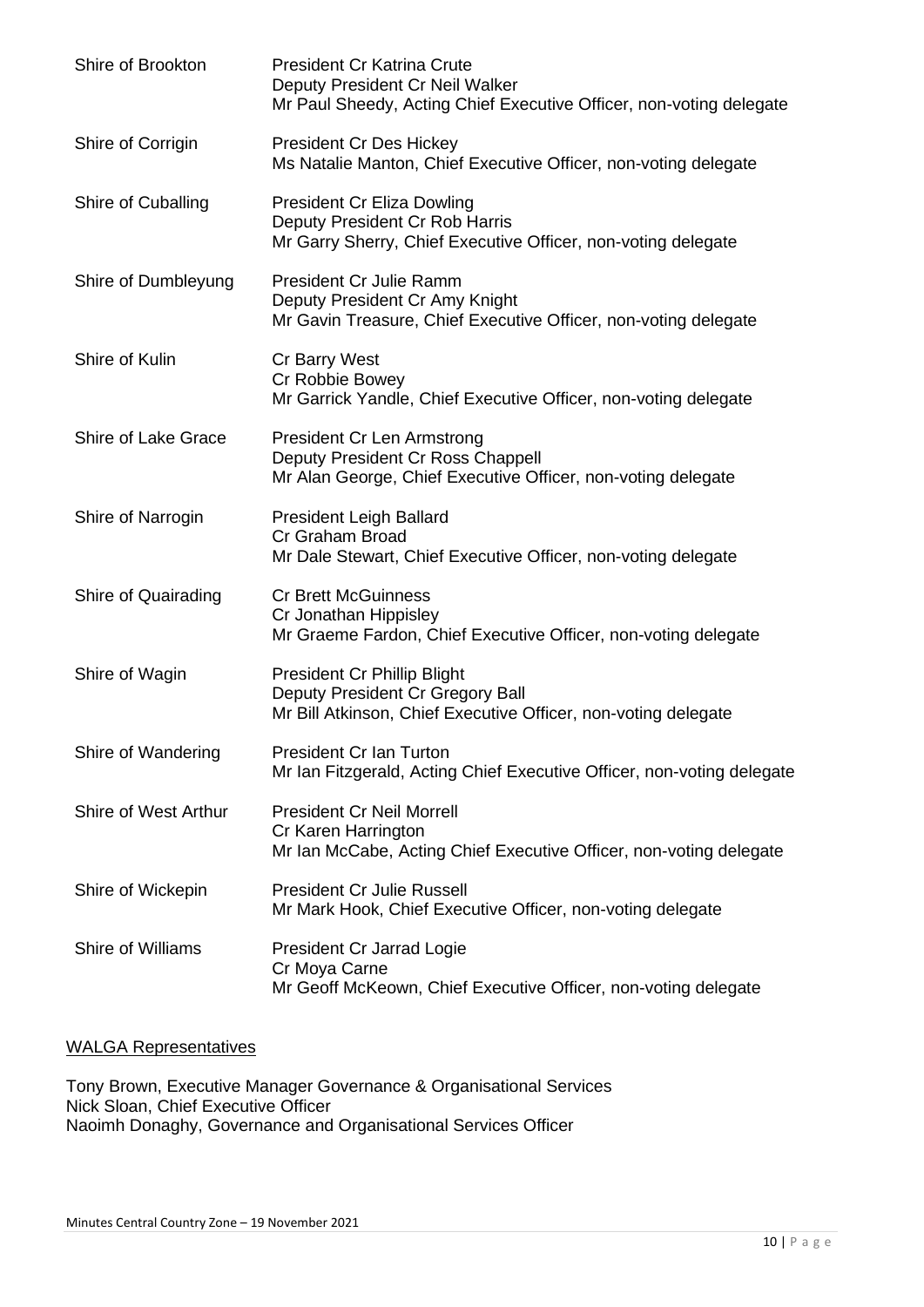### Guests

Rick Wilson MP, Federal Member for O'Connor Hon Shelley Payne MLC, Member for the Agricultural Region Bill Mitchell, General Manager, Regulatory Support Division, Department of Mines, Industry Regulation and Safety David Eyre - Senior Policy Officer, Department of Mines, Industry Regulation and Safety Darren Brown, Bushfires Volunteers Mitchell Davies, Department of Biodiversity, Conservation and Attractions. Greg Durell, Department of Biodiversity, Conservation and Attractions. Ammar Mohammed, A/Regional Manager Wheatbelt, Main Roads Brad Pearce, Main Roads Kate Pryce, Research Officer, Office of Steve Martin MLC

### **Apologies**

Deputy President Cr Mike Weguelin, Shire of Corrigin President Cr Grant Robins, Shire of Kulin President Cr Bill Mulroney, Shire of Pingelly Deputy President Cr Jackie McBurney, Shire of Pingelly Mr Andrew Dover, Chief Executive Officer, Shire of Pingelly Deputy President Cr Paul Treasure, Shire of Wandering Ms Belinda Knight, Chief Executive Officer, Shire of Wandering Deputy President Cr Wes Astbury, Shire of Wickepin President Cr Jarrod Logie, Shire of Williams

Hon Mia Davies MLA, Member for Central Wheatbelt (Leader of the Opposition) Kathleen Brown, Electorate Officer, Office of Hon Mia Davies MLA Hon Martin Aldridge MLC, Member for the Agricultural Region Hon Peter Rundle MLA, Member for Roe Hon Colin de Grussa MLC Hon Steve Martin MLC, Member for the Agricultural Region Hon Darren West MLC, Member for the Agricultural Region

Ms Mandy Walker, Director Regional Development, RDA Wheatbelt Inc Ms Clare Atkins, Wheatbelt Development Commission Mr Grant Arthur, Wheatbelt Development Commission Rob Cossart, Wheatbelt Development Commission – Chief Executive Officer

### **Attachments**

The following were provided as attachments to the agenda:

- 1 7.1, Minutes, 20 August 2021, Zone Meeting
- 2 7.4, Minutes, 11 October 2021, Executive Committee Meeting
- 3 8.4, WALGA President's Report
- 4 10.4, Local Government Reform Initiatives
- 5 10.5 WHS, Shire of Wagin reference documents
- 6 13.4, Wheatbelt RDA

State Council Agenda – via link: [State Council Agenda December 2021](https://walga.asn.au/getattachment/3343e830-5768-4c52-8caa-6806b33bb7bc/State-Council-Agenda-1-December-2021.pdf)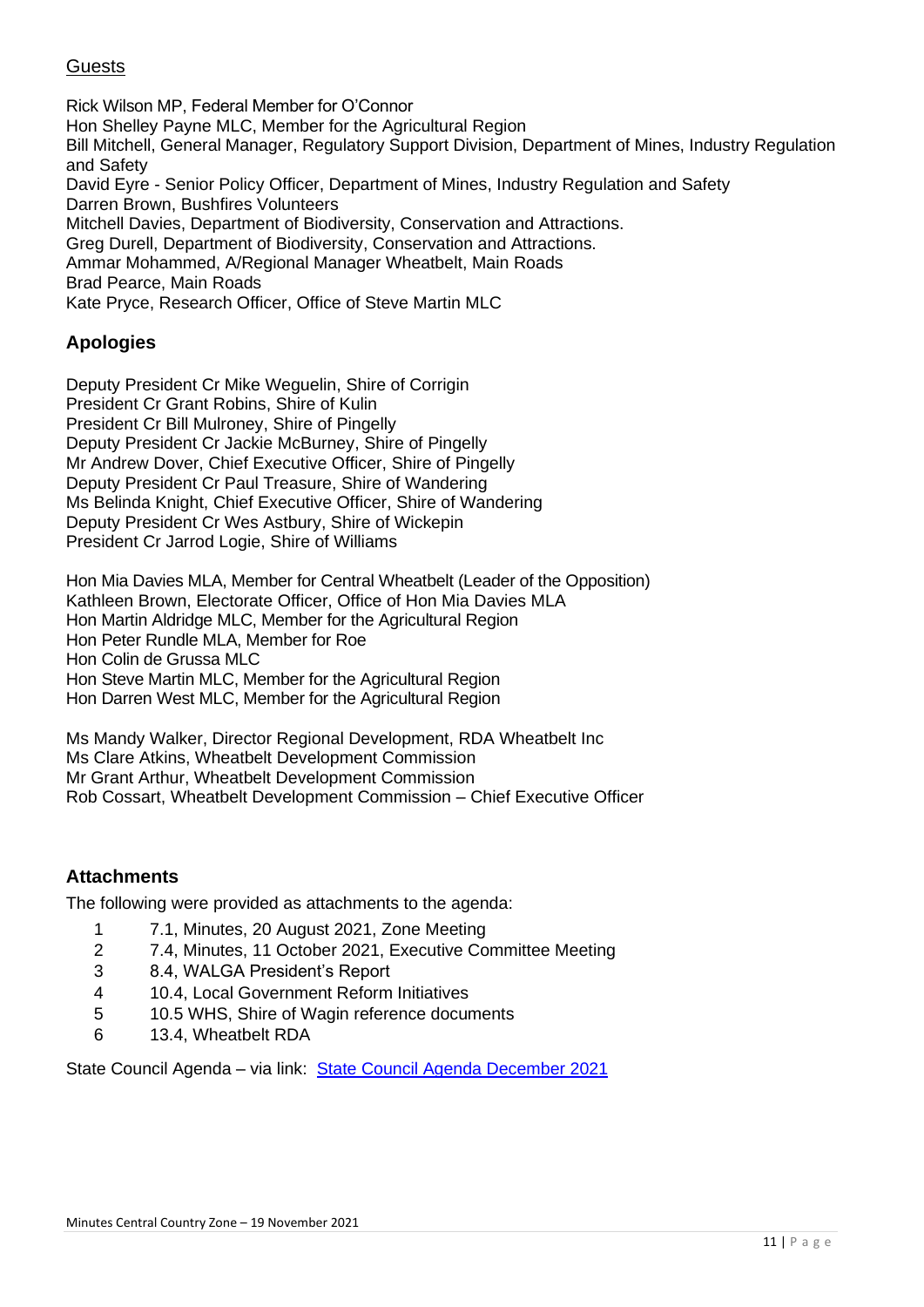### **4. DECLARATIONS OF INTEREST**

NIL

### **5. GUEST SPEAKERS / DEPUTATIONS**

### **5.1 Work Health and Safety Presentations**

### **5.1.1 Bill Mitchell - General Manager, Regulatory Support Division, Department of Mines, Industry Regulation and Safety & David Eyre - Senior Policy Officer, Department of Mines, Industry Regulation and Safety**

David Eyre, presented on the Work Health and Safety Act, and Volunteers.

Presentation attached – "Presentation 1"

Mr Eyre took questions from the floor.

### **Noted**

### **5.1.2 Darren Brown, Bushfires Volunteers Association**

Darren Brown presented on the Work Health and Safety Act and Volunteers.

### **Noted**

### **5.2 Mitchell Davies, Department of Biodiversity, Conservation and Attractions.**

Mr Davies, the Department's Regional Operations Manager, Parks and Wildlife Service for the Wheatbelt region, presented to the Zone on volunteer bush fire fighters access to DBCA reserves while also covering some general information.

Presentation attached – "Presentation 2"

Mr Davies was accompanied by Greg Durell, Regional Manager.

### **Noted**

### **6. MEMBERS OF PARLIAMENT**

### **6.1 Rick Wilson MP, Federal Member for O'Connor**

Rick spoke to Members and highlighted some funding programs currently in progress. Emphasis was put on a local level grant program, "Stronger Communities" – he encouraged Community Groups to seek funding for smaller projects which will have a big impact on their organisations. Collaboration is happening with various other Ministers to secure more money for the regions. Ricks jurisdiction has widened from 38 Local Governments to 58 Local Governments.

Questions were taken from the floor with a focus on phone towers and black spots in the region.

### **Noted**

### **6.2 Shelley Payne MLC, Member for the Agricultural Region**

Shelley commended the Central Country Zone on their vaccination rates, nearly all Local Governments are over 80% vaccination.

She also commended the Shire of Wandering for a fantastic camp out event held earlier this year.

### **Noted**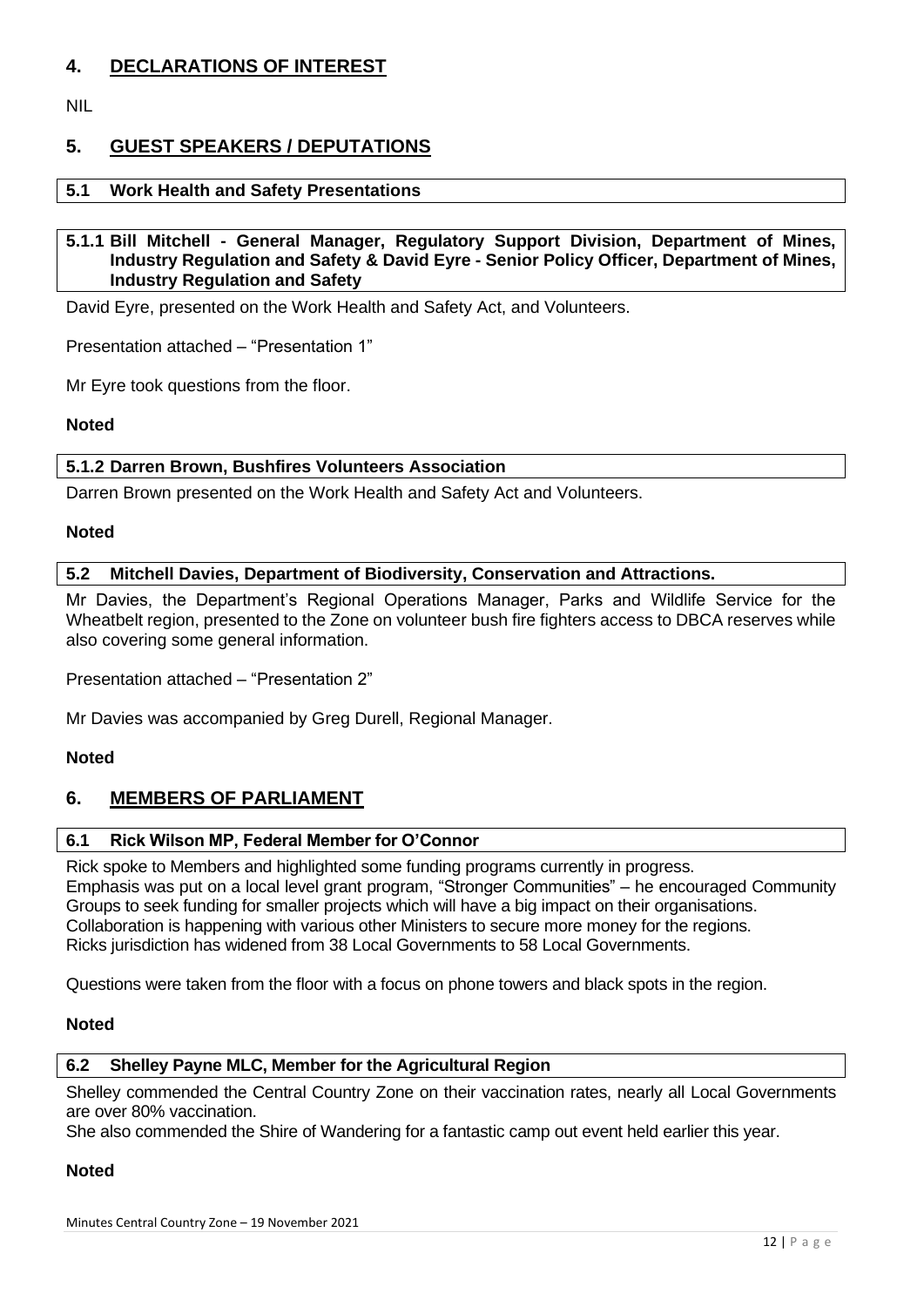### **7. MINUTES**

### **7.1 Confirmation of Minutes from the Central Country Zone meeting held Friday 20 August 2021 (Attachment 1)**

The Minutes of the Central Country Zone meeting held on Friday 20 August 2021 have previously been circulated to Member Councils.

### **RECOMMENDATION**

### **Moved: Cr Barry West Seconded: President Leigh Ballard**

**That the Minutes of the Central Country Zone meeting held Friday 20 August 2021 are confirmed as a true and accurate record of the proceedings.** 

### **CARRIED**

**7.2 Business Arising from the Minutes of the Central Country Zone Meeting Friday 25 June 2021**

### **7.2.1 Item 5.3.2, Strategic Priorities for the 2020/2021 Financial Year**

Following the August meeting, the Executive Officer issued an invite to the Minister for Local Government to discuss Local Government Act amendments and Red Tape Reduction. The Minster is unable to attend the November meeting, however tentative meeting dates have been shared of the 2022 Central Country Zone in the hope he may be able to attend at another time.

An update will be provided at the next Zone meeting.

### **Noted**

### **7.2.2 Item 5.3.3, Red Tape Reduction**

At the August meeting of the Zone, it was resolved:

### *Zone Recommendation:*

*That the Central Country Zone Local Governments submit items for the Zone to consider prioritising and submitting to the Zone Executive Officer no later than 30 September 2021 in respect to potential red tape reduction items.*

The Zone Executive Officer invited responses via e-mail and received the following four replies:

- 1. Shire of Narrogin:
	- Development of Model Local Laws such as Health and Standing Orders for easy adoption by reference if there are no 'significant' variations or changes. Simplification, consistence and standardisation and reduction of bureaucracy benefits.
	- Removal of the need for Annual General Meeting of Electors mandatory public question time has removed the need for this.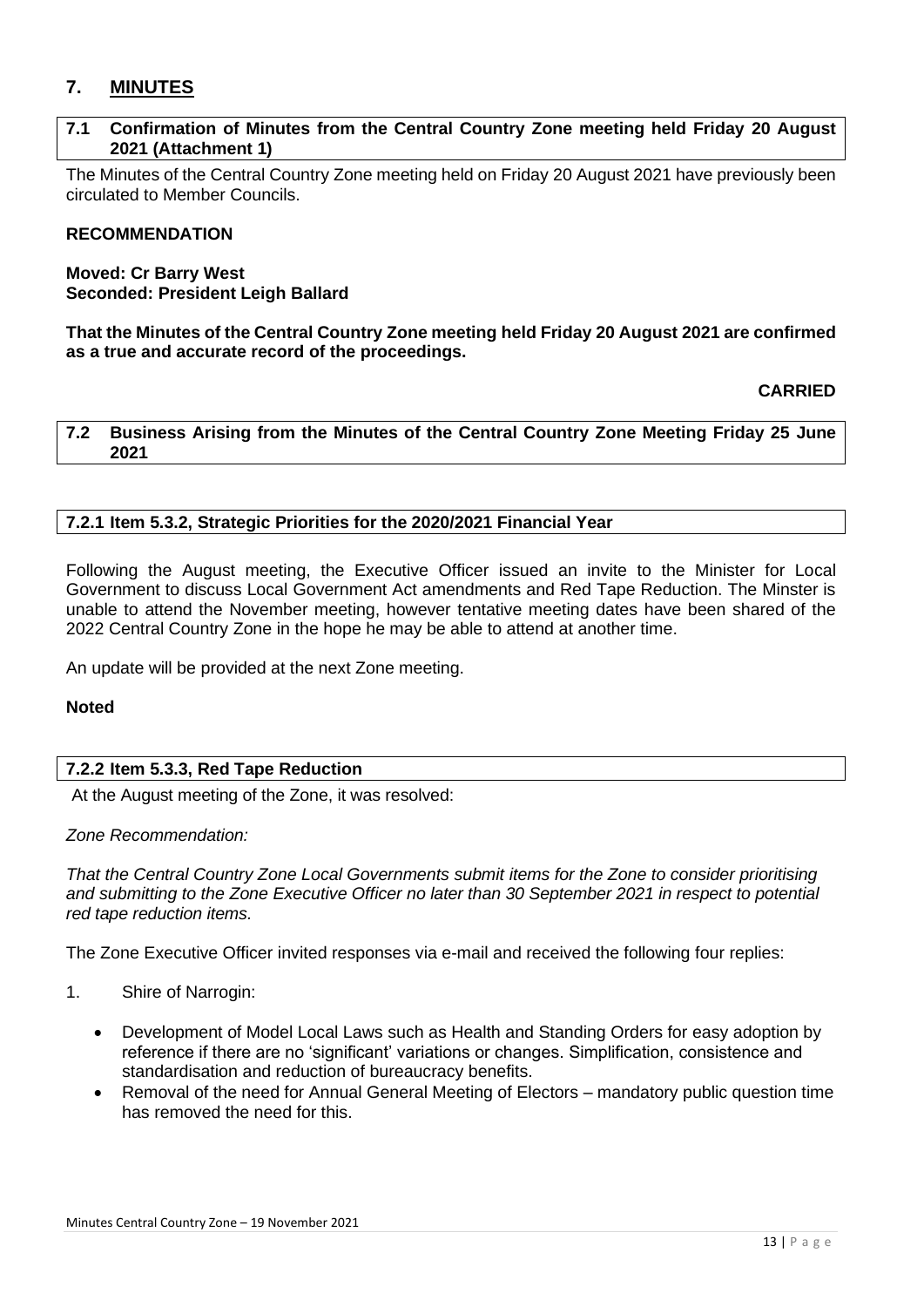### 2. Shire of Cuballing:

The Shire forwarded the following example of where they believe Red Tape has been needlessly increased:

### Local Government (Elections) Regulations 1997:

The DLGSC recently amended *Reg 24 Candidate's Profile* from:

The profile of a candidate required by section 4.49(b) —

- (a) is to be in the English language and is not to contain more than 150 words (not counting the words needed to comply with paragraph (d)); and
- to

The profile of a candidate required by section 4.49(b) —

(a) is to be in the English language and is not to contain more than 800 characters and spaces (but not counting the characters and spaces needed to comply with paragraph (d)); and

This regulation amendment has resulted in:

- Increased difficulty for candidates in preparing their candidate's profile;
- Increased likelihood of errors in the preparation of their profile by candidates delaying the nomination process; and
- Increased effort to ensure compliance by Returning Officers.
- 3. Shire of Williams:

### Abandoned Vehicles:

Local Government are obliged to collect abandoned vehicles left on roadsides and other reserves they manage.

When the vehicle is impounded the LG starts the process of contacting the owner.

A request is made to the Department of Transport for ownership information with the payment of a fee of \$3.40 and the LG can wait several days or weeks for the information to be provided.

LGs that are Agents of the Department of Transport could access the information immediately but are not permitted to do so.

This could be overcome with an appropriate note/comment made on the inquiry transaction at the time of searching the ownership information.

It would speed up the process of dealing with abandoned vehicles.

I would be interested to know if other LGs have the same issue.

4. Shire of Brookton:

### Clearing Permits:

I would suspect that relevant red tape issues for this Shire would have already been identified and submitted by other local governments. From a wider local government CEO view one ongoing issue (am sure others would have identified it) is the red tape and time frame involved in local governments obtaining clearing permits for road verges associated with annual road works, which whilst improved is still unsatisfactory and a unreasonable long process.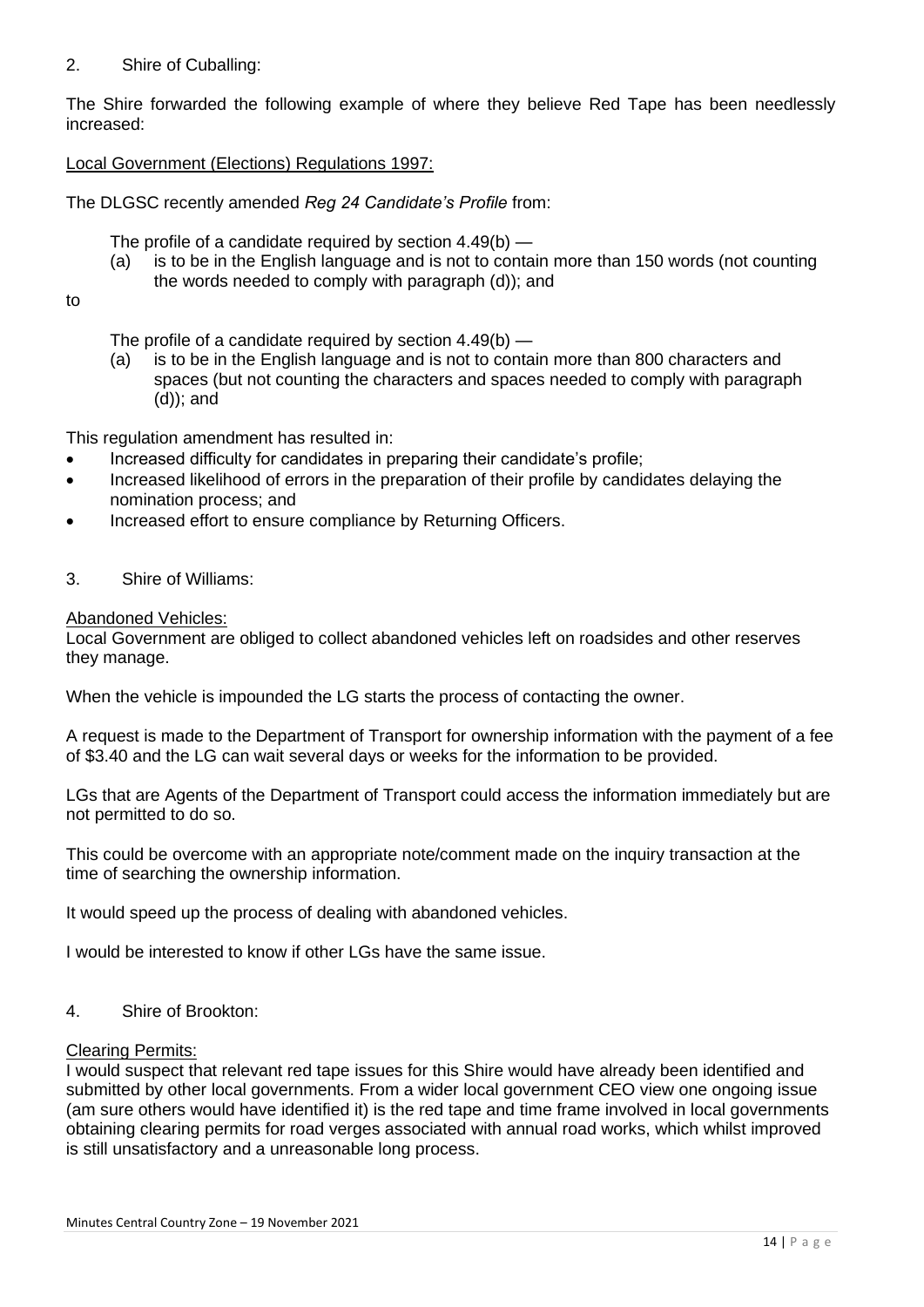### Comment:

The meeting noted that the item raised by the Shire of Narrogin is being considered in the current legislative reform program.

### **RECOMMENDATION**

### **Moved: Cr Katrina Crute Seconded: Cr Ross Chappell**

**The Central Country Zone wish for the above listed concerns, excluding that of the Shire of Narrogin, to be progressed to the Minister for consideration.** 

### **CARRIED**

### **7.3 Minutes of the Central Country Zone Executive Committee held Wednesday 11 October 2021**

The recommendations from the Executive Committee Meeting that require Zone consideration have been extracted for the Zones consideration.

### **7.3.2 Item 5.3, Proposed meeting dates 2022**

### **BACKGROUND**

Meeting dates for the Central Country Zone's Executive Committee and Zone meetings were presented to the Committee on 11 October 2021. Dates for both the Committee and Zone meetings were accepted.

At the Zone meeting, an error was highlighted in the August Executive calendar, this has been updated.

The Executive Committee dates are 1.5 weeks prior to the Zone meeting. Zone meetings are scheduled to align with State Council meetings.

### NOTICE OF MEETINGS **CENTRAL COUNTRY ZONE 2022 EXECUTIVE COMMITTEE**

| <b>Exec Comm</b><br><b>Meeting</b><br><b>Dates</b><br>Wednesday | <b>Time</b>       | <b>HOST COUNCIL</b>      |
|-----------------------------------------------------------------|-------------------|--------------------------|
| 9 February                                                      | Wednesday<br>8 am | In-person - Location TBC |
| 13 April                                                        | Wednesday<br>8 am | Teleconference           |
| 15 June                                                         | Wednesday<br>8 am | Teleconference           |
| 10 August                                                       | Wednesday<br>8 am | Teleconference           |
| <b>16 November</b>                                              | Wednesday<br>8 am | Teleconference           |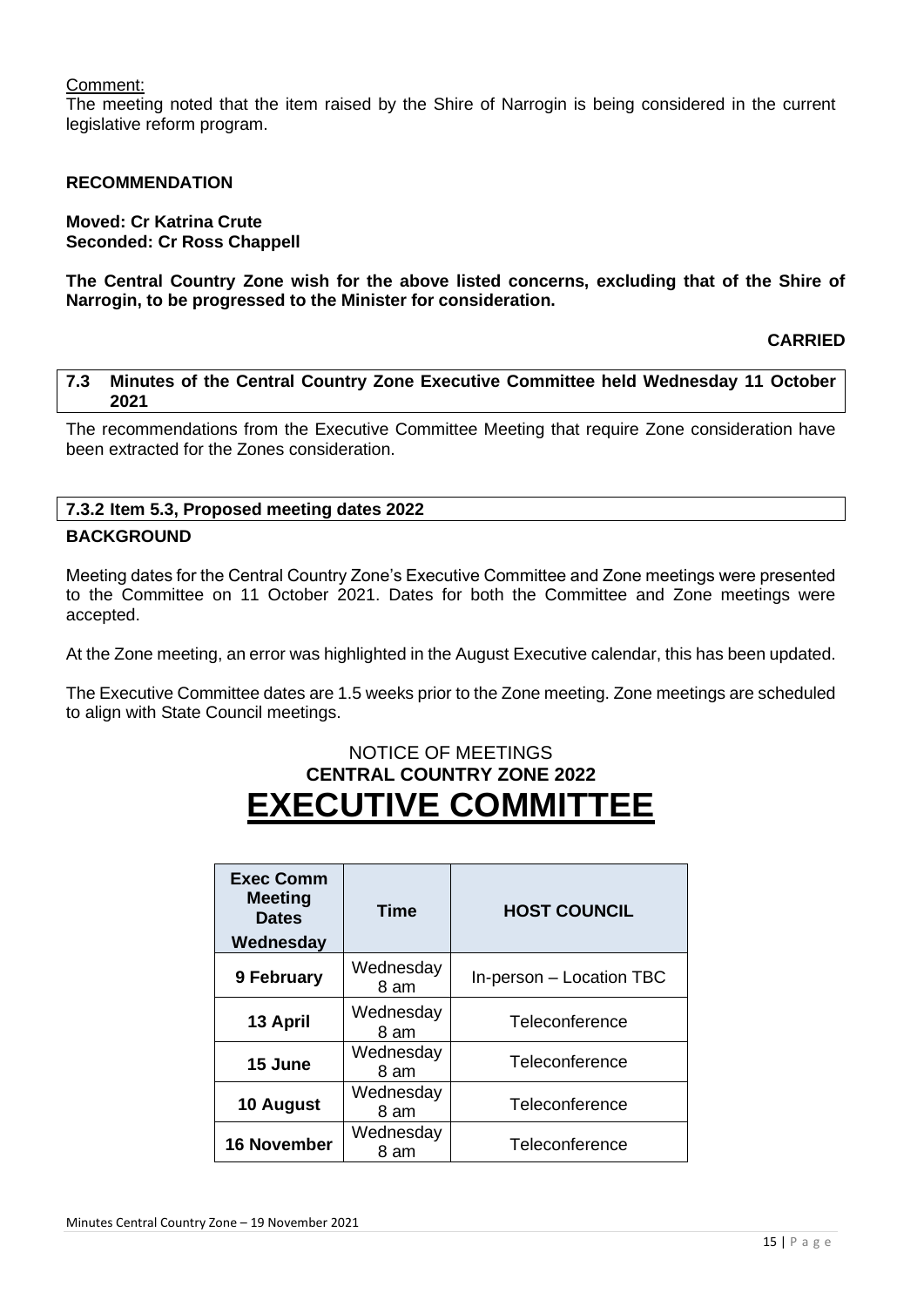| Zone<br><b>Meeting</b><br><b>Dates</b><br><b>Friday</b> | <b>Time</b>         | <b>Host</b><br><b>Council</b> | <b>State Council</b><br>meeting Dates 2022 |
|---------------------------------------------------------|---------------------|-------------------------------|--------------------------------------------|
| <b>18 February</b>                                      | Friday<br>9.30 am   | <b>West Arthur</b>            | Wednesday<br>2 March                       |
| 22 April                                                | Friday<br>$9.30$ am | Wickepin                      | Wednesday 4 May                            |
| 24 June                                                 | Friday<br>9.30 am   | Williams                      | Wednesday<br>6 July                        |
| 19 August                                               | Friday<br>9.30 am   | <b>Beverley</b>               | <b>Regional Meeting</b><br>1-2 September   |
| 25 November                                             | Friday<br>9.30 am   | <b>Brookton</b>               | Wednesday<br>7 December                    |

### **ZONE RECOMMENDATION**

### **Moved: Cr Katrina Crute Seconded: Cr Jonathan Hippisley**

**That the Central Country Zone endorse the proposed dates.**

### **CARRIED**

### **7.3.3 Item 5.4, Engagement at meetings**

### **Background:**

The Committee reflected on past Zone meetings and the interaction from Zone members at those meetings. Zone meetings are held in an effort to ensure all Local Governments and their communities have a voice and that their needs are heard.

### *Recommendation:*

- 1. *Provide a process with the Zone on how members can be encouraged to add items to the Agenda for consideration.*
- 2. *A survey of members on suggestions to increase participation.*
- 3. *The survey will include questions in relation to emerging and/or local issues for each Local Government.*
- 4. *Ideally, meeting rooms will be laid out to accommodate face to face interaction with all members, with a clear view of the chair and screen.*
- 5. *Attendance confirmation will be requested prior to the meeting to ensure seating is arranged appropriately for those in attendance.*

### Comment:

In respect to the first recommendation, an Item has been added to Zone Business. For recommendations 2 and 3, due to Local Government elections and new Zone Delegates, a survey will be issued in the coming weeks to all Central Country Zone Delegates, proxys and CEO's. The fourth recommendation will be coordinated between the host Council and the Executive Officer. The fifth recommendation will be a standard practise moving forward.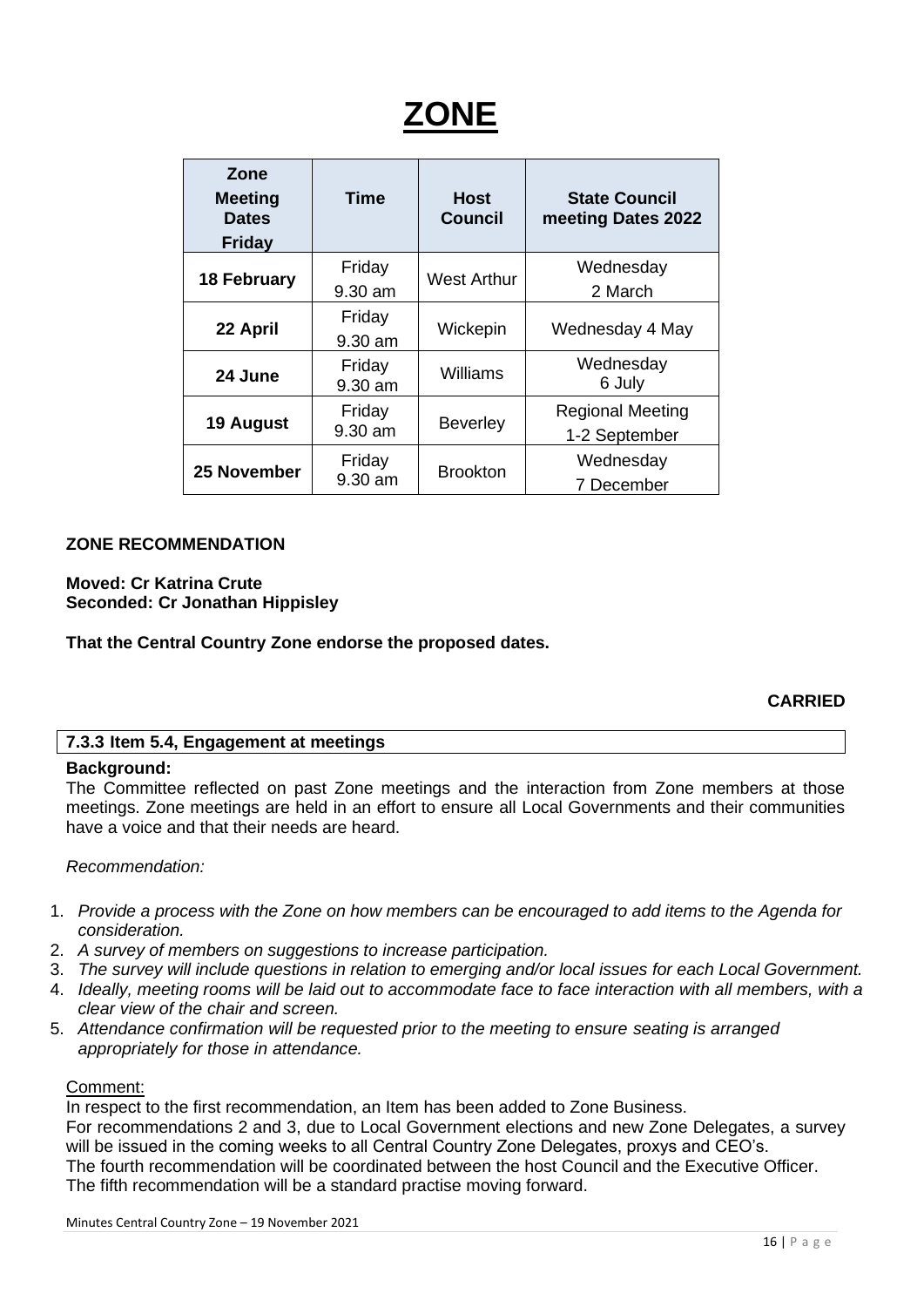### **7.4 Confirmation of Minutes from the Central Country Zone Meeting of the Executive Committee held Wednesday 11 October 2021 (Attachment 2)**

The Minutes of the Central Country Zone Executive Committee Meeting held on Wednesday 11October 2021 are for endorsement.

### **RECOMMENDATION:**

**Moved: Cr Barry West Seconded: Cr Phillip Blight**

**That the Minutes of the Central Country Zone Executive Committee meeting held Wednesday 11 October 2021 be endorsed.**

**CARRIED**

### **8. WESTERN AUSTRALIAN LOCAL GOVERNMENT ASSOCIATION (WALGA) BUSINESS**

*Zone delegates to consider the Matters for Decision contained in the WA Local Government Association State Council Agenda and put forward resolutions to Zone Representatives on State Council*

### **8.1 State Councillor Report**

Cr Phillip Blight spoke to the State Councillor Report Guide, December 2021 (Attachment 7)

**Noted**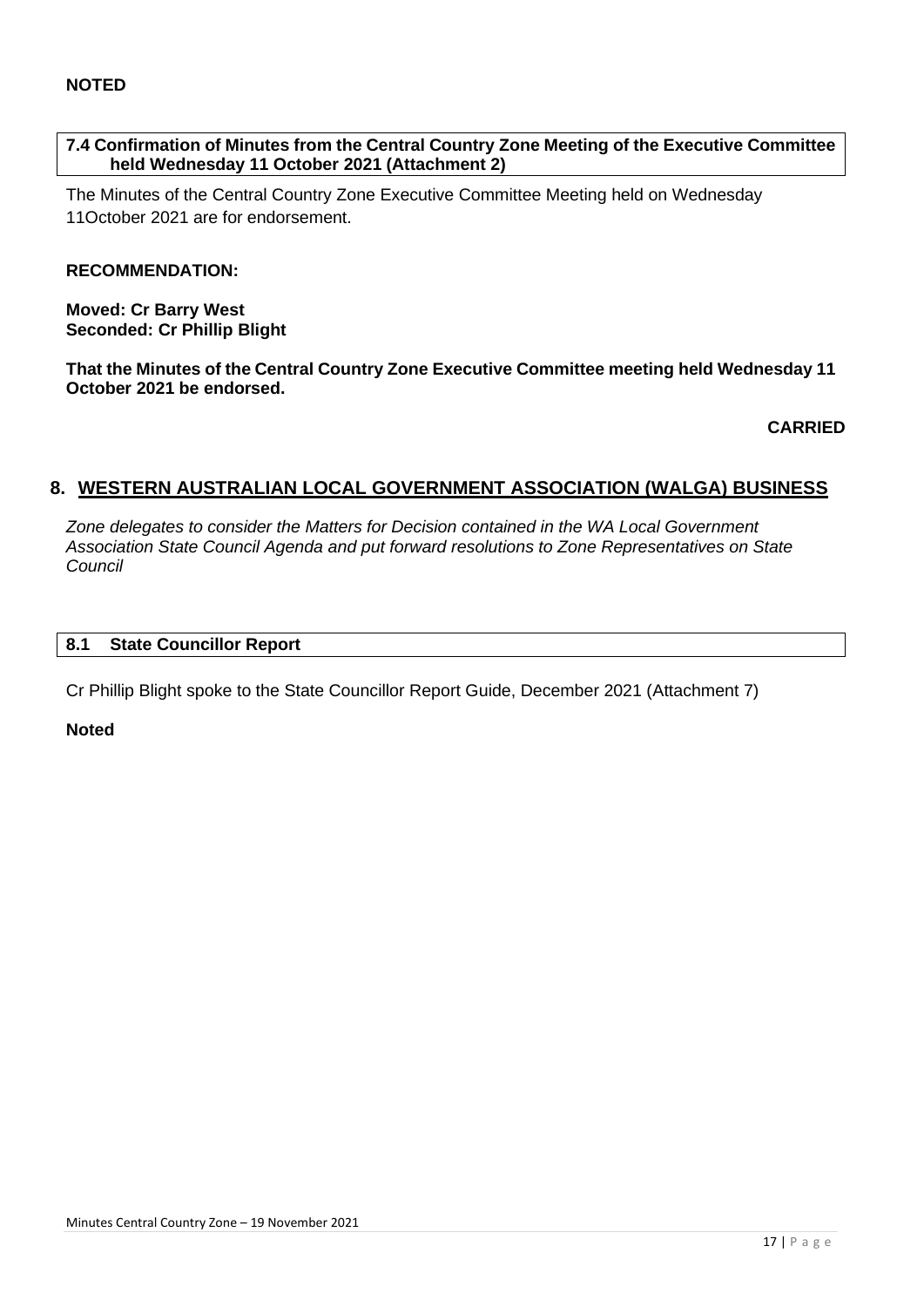### **8.2 WALGA Status Report**

*By Tony Brown, Executive Officer*

### **BACKGROUND**

Presenting the Status Report for November 2021 which contains WALGA's responses to the resolutions of previous Zone Meetings.

### **COMPLETE ZONE STATUS REPORT NOVEMBER 2021**

| <b>Zone</b>      | <b>Agenda Item</b>                                                                                        | <b>Zone Resolution</b>                                                                                                                                                                                                                                                                                                                                                                                                                                                                                                                                                                                         | <b>WALGA Response</b>                                                                                                                                                                                                                                                                                                                                                                                                                                                                                                                                                                                                                       | <b>Update</b>           | <b>WALGA</b><br><b>Contact</b>                                                                                                       |
|------------------|-----------------------------------------------------------------------------------------------------------|----------------------------------------------------------------------------------------------------------------------------------------------------------------------------------------------------------------------------------------------------------------------------------------------------------------------------------------------------------------------------------------------------------------------------------------------------------------------------------------------------------------------------------------------------------------------------------------------------------------|---------------------------------------------------------------------------------------------------------------------------------------------------------------------------------------------------------------------------------------------------------------------------------------------------------------------------------------------------------------------------------------------------------------------------------------------------------------------------------------------------------------------------------------------------------------------------------------------------------------------------------------------|-------------------------|--------------------------------------------------------------------------------------------------------------------------------------|
| <b>Central C</b> | 2019 Nov 29<br>Zone Agenda Item<br>10.8 Western<br>Australia's Share of<br><b>Fuel Excise</b>             | That WALGA prepares and endorses a strategy to<br>obtain transparency of the distribution of the fuel<br>excise with the intent to maximise the return to<br>Western Australia for road maintenance.                                                                                                                                                                                                                                                                                                                                                                                                           | The resolution was been referred to<br>the<br>Infrastructure Policy Team and based on<br>direction provided further research to support<br>an advocacy position is being carried out.<br>The Association met with the RAC and received<br>access to a 2020 revision of a report<br>commissioned by the RAC quantifying motorist<br>taxation and Federal Government investment in<br>WA transport infrastructure.                                                                                                                                                                                                                            | Ongoing                 | lan Duncan<br><b>Executive Manager</b><br>Infrastructure<br>iduncan@walga.asn.<br>au<br>9213 2031                                    |
| <b>Central C</b> | 2021 20 August<br>Zone Agenda Item<br>8.4 Social Housing<br>Economic Recovery<br>Package Grant<br>Funding | 1. That the Zone notes:<br>Local Governments are eligible for grants to<br>support the construction, refurbishment and<br>maintenance of community housing properties<br>as part of the State Government's Social<br>Housing Economic Recovery Package<br>(SHERP) Program.<br>• The next round of SHERP grants open on<br>Wednesday 1 September 2021.<br>• The Department of Communities will provide<br>further information on the SHERP grants at a<br>WALGA webinar to be held at 1:30pm on<br>Wednesday 1 September.<br>2. Request WALGA to advocate for more State<br>funding for housing in the regions. | Applications for the SHERP Grants Program<br>closed on of 27 October for refurbishments and<br>30 November 2021 for new builds. Applications<br>for<br>aboriginal<br>communities'<br>remote<br>maintenance will remain open until funding has<br>been expended.<br>WALGA has submitted feedback to the SHERP<br>Department of Communities<br>Team at<br>advocating for an extension of<br>time.<br>Representations have been made to Minister<br>Carey, on Monday 25 October, regarding the<br>request for extension to New Build closing date<br>of 30 November. Requests have also been<br>made for funding extension to refurbishment of | <b>November</b><br>2021 | <b>Nicole Matthews</b><br>A/Executive<br>Manager, Strategy,<br><b>Policy and Planning</b><br>nmatthews@walga.as<br>n.au<br>9213 2039 |

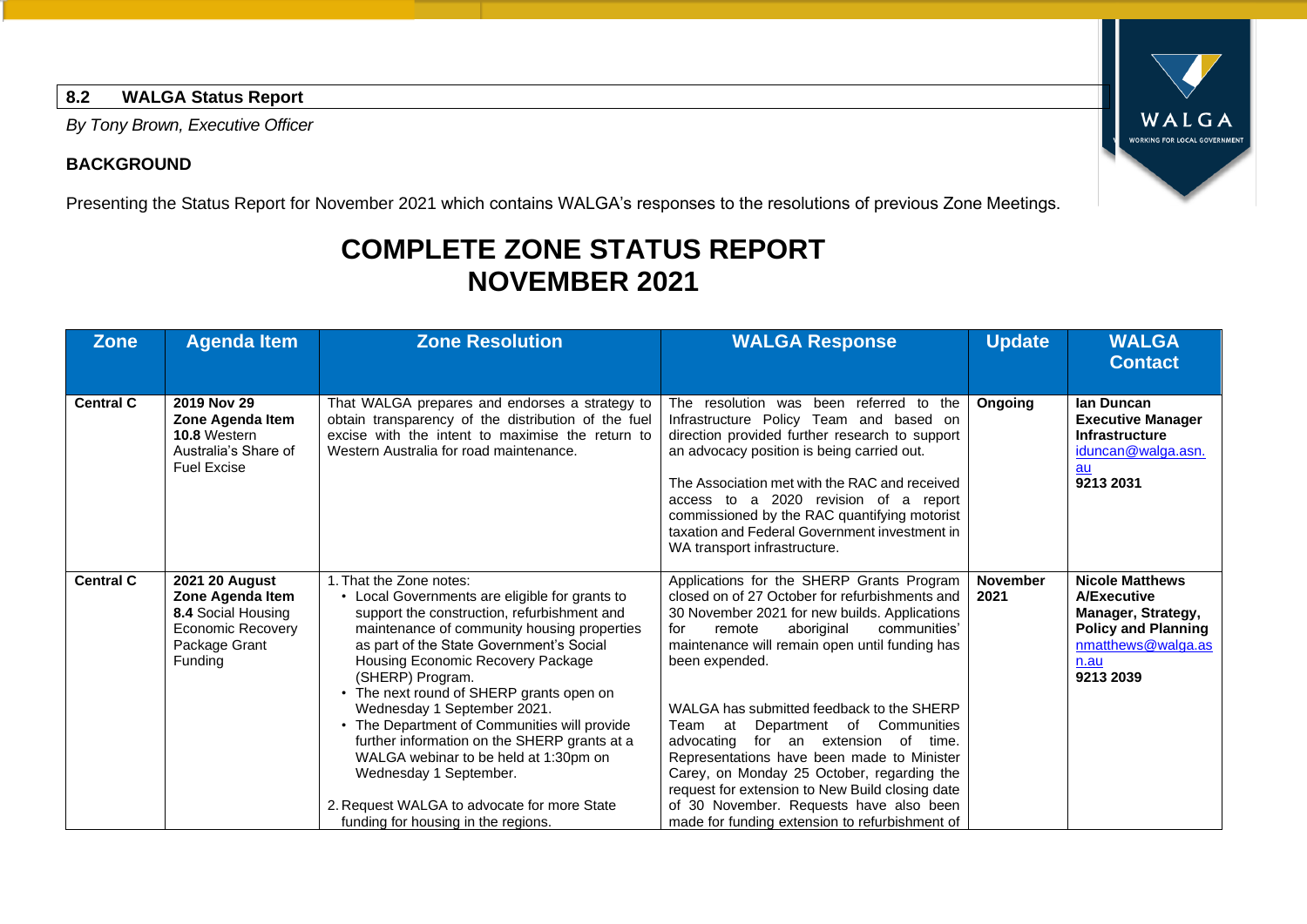|                  |                                                                                                                               |                                                                                                                                                                                                                                                                                     | Regional<br>Officer<br>Government<br>Housing<br>properties owned by Local Government.<br>WALGA is investigating advocacy options for<br>land development costs to be covered by this<br>program, through Development WA and<br>Minister Buti and for this program to extend to<br>Key Worker Housing construction in regional<br>areas.                                                                                                                                                                                                                                                                                                                                                                                                                                                                                                                                                                                                                                                                                                                                                                                                       |                         |                                                                                                                                                            |
|------------------|-------------------------------------------------------------------------------------------------------------------------------|-------------------------------------------------------------------------------------------------------------------------------------------------------------------------------------------------------------------------------------------------------------------------------------|-----------------------------------------------------------------------------------------------------------------------------------------------------------------------------------------------------------------------------------------------------------------------------------------------------------------------------------------------------------------------------------------------------------------------------------------------------------------------------------------------------------------------------------------------------------------------------------------------------------------------------------------------------------------------------------------------------------------------------------------------------------------------------------------------------------------------------------------------------------------------------------------------------------------------------------------------------------------------------------------------------------------------------------------------------------------------------------------------------------------------------------------------|-------------------------|------------------------------------------------------------------------------------------------------------------------------------------------------------|
| <b>Central C</b> | 2020 February 21<br>Zone Agenda Item<br>12.1 General<br><b>Practitioner Services</b><br>in Rural Areas - Shire<br>of Corrigin | That WALGA be requested to investigate tendering<br>issues around General Practitioner Services in Rural<br>Areas with consideration given to including an<br>exemption from tendering for such services under the<br>Local Government (Functions and General)<br>Regulations 1996. | State Council agenda item 5.2 considered this<br>issue and recommends as follows;<br>That WALGA:<br>Adopt a new Advocacy Position<br>$\mathbf{1}$ .<br>Statement under 'Local Government<br>Legislation - Tender Exemption General<br><b>Practitioner Services':</b><br>WALGA advocates for the inclusion<br>of a tender exemption for General<br>Practitioner (GP) services under Part<br>4. Division 2 of the Local<br>(Functions<br>Government<br>and<br>General) Regulations 1996, to<br>support Local Governments retain<br>necessary primary health care<br>services for their communities; and<br>2.<br>Undertake additional research in<br>support of the Advocacy Position with<br>the following aims:<br>State<br>a.Identify<br>and<br>Federal<br>Government policy settings and<br>other factors contributing to gaps<br>in primary health care services in<br>regional communities; and<br>b. Quantify the number of regional Local<br>Governments that have current<br>contracts, or are proposing to<br>enter into contracts, for General<br>Practitioner services and the<br>associated costs to Local<br>Government incurred. | <b>November</b><br>2021 | <b>Tony Brown</b><br><b>Executive Manager</b><br>Governance and<br>Organisational<br><b>Services</b><br>9213 2051<br>tbrown@walga.asn.a<br>$\underline{u}$ |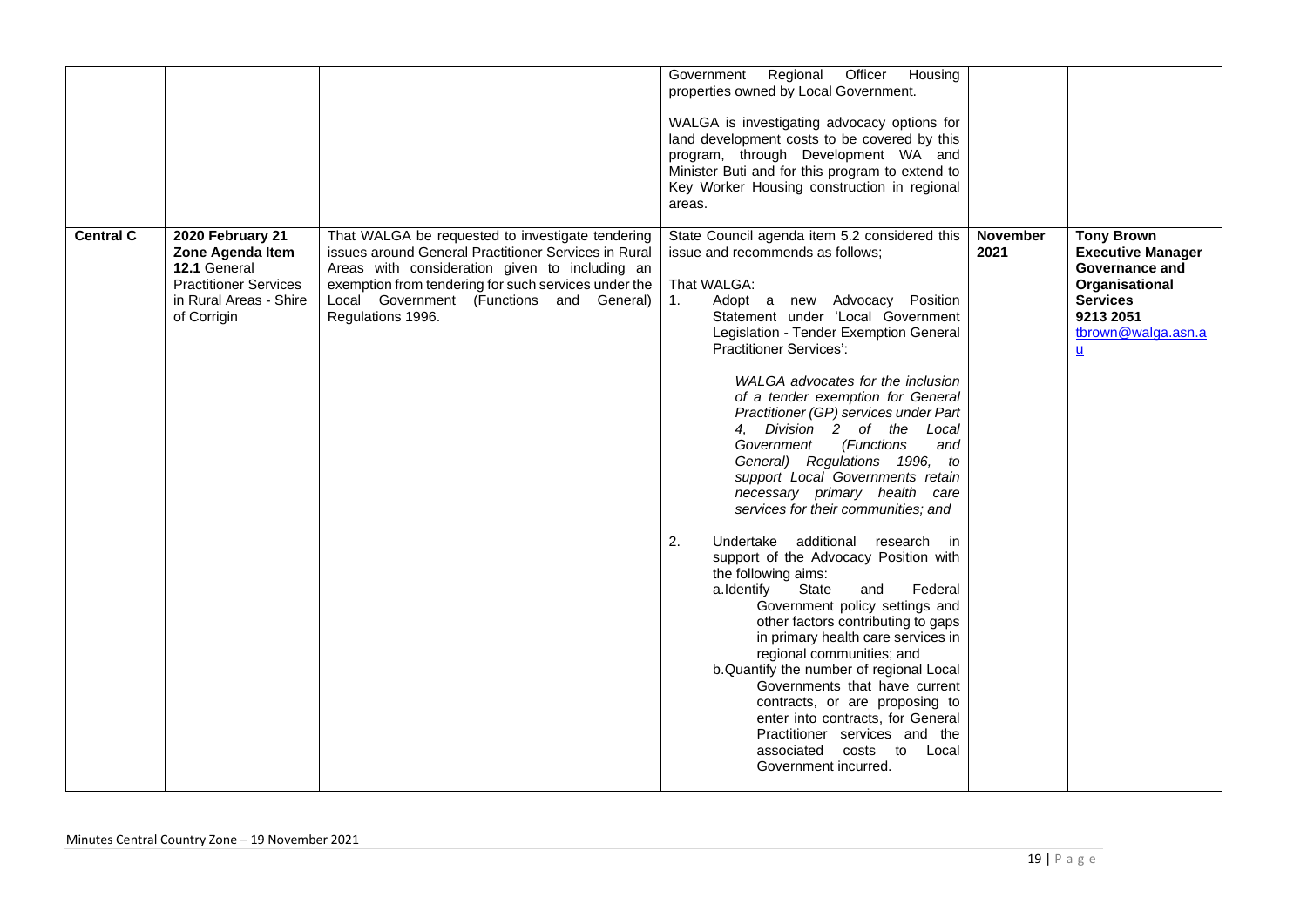### **ZONE DISCUSSION**

Ms Natalie Manton, CEO Shire of Corrigin, let the Members know that she recently met with the Minister and shared some comparative dollar statistic between Regional and Metro Local Governments to highlight the issue of General Practitioner Services in Rural Areas.

### **ZONE COMMENT**

This is an opportunity for Member Councils to consider the response from WALGA in respect to the matters that were submitted at the previous Zone Meeting.

### **RECOMMENDATION**

**Moved: Cr Julie Russell Seconded: Cr Des Hickey**

**That the Central Country Zone WALGA November 2021 Status Report be noted.**

### **Noted**

### **8.3 Review of WALGA State Council Agenda – Matters for Decision Background**

WALGA State Council meets five times each year and as part of the consultation process with Member Councils circulates the State Council Agenda for input through the Zone structure.

The full State Council Agenda can be found via link [State Council Agenda December 2021](https://walga.asn.au/getattachment/3343e830-5768-4c52-8caa-6806b33bb7bc/State-Council-Agenda-1-December-2021.pdf)

The Zone is able to provide comment or submit an alternative recommendation that is then presented to the State Council for consideration.

### **Matters for Decision**

### **5.1 Paid Family and Domestic Violence Leave Entitlements**

### That WAI GA.

Endorse the submission to the Fair Work Commission (FWC) regarding paid family and domestic violence leave (FDVL) which:

- 1. highlights that FDVL for employees is an important issue for the sector;
- 2. supports the introduction of a new entitlement in modern awards for employees to receive five days' paid FDVL per year;
- 3. advocates for employees to be able to access their paid personal/carer's leave in circumstances of family and domestic violence; and
- 4. opposes the introduction of a new entitlement in modern awards for employees to receive 10 days' paid FDVL per year as sought by the Australian Council of Trade Unions (ACTU).

### **Zone Comment:**

The Zone supports the WALGA recommendation.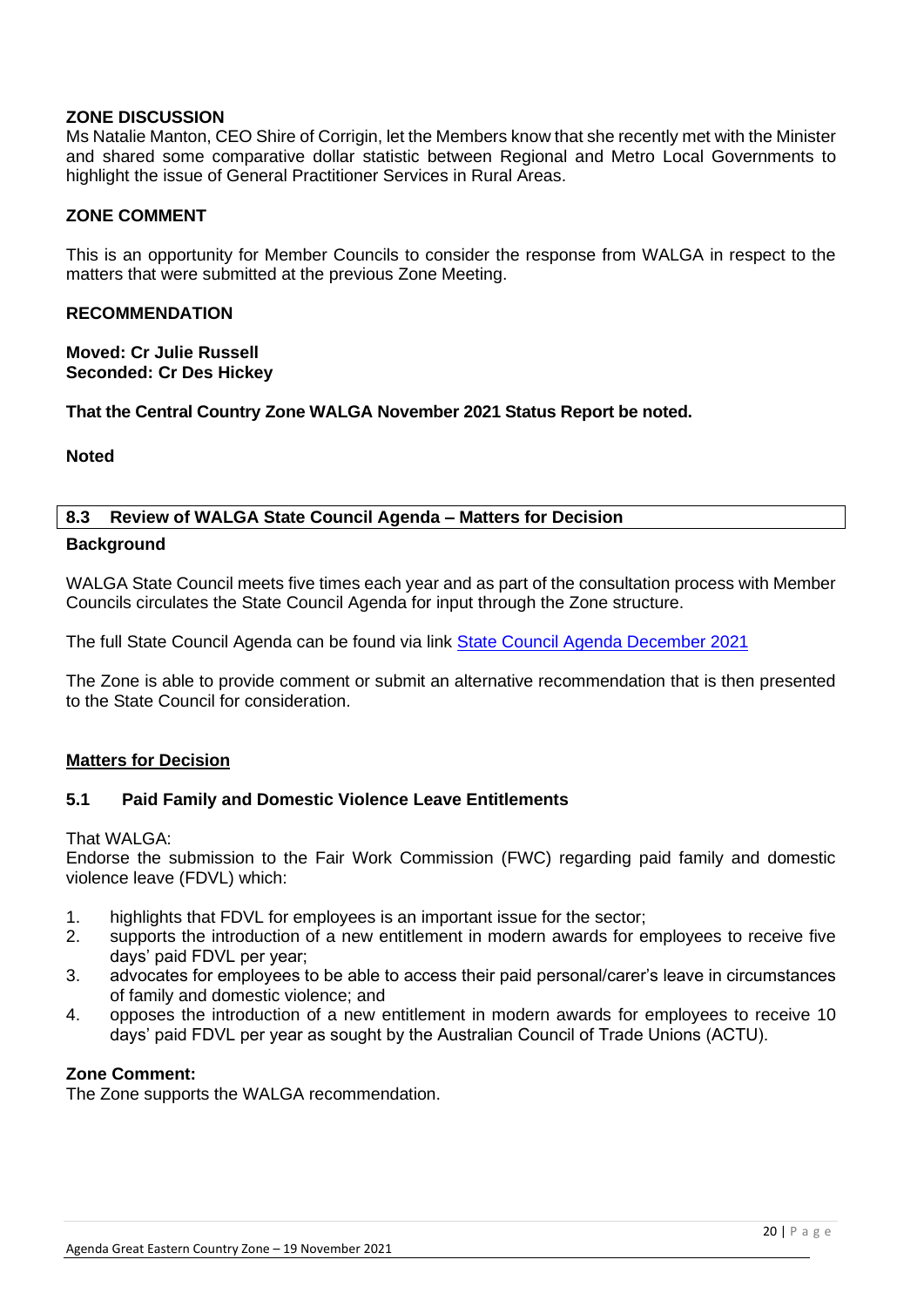### **5.2 Payment to Independent Committee Members**

That WALGA request the Minister for Local Government to amend the *Local Government Act 1995* to allow the payment of meeting attendance fees to, and/or defined reimbursements for time committed by, 'other persons' appointed as Committee members under s.5.8 of the *Local Government Act 1995*.

### **Zone Comment:**

The Zone supports the WALGA recommendation.

### **5.3 2021 Annual General Meeting**

### That:

1. The following resolutions from the 2021 WALGA Annual General Meeting be endorsed for action:

### Cost of Regional Development

That WALGA makes urgent representation to the State Government to address the high cost of development in regional areas for both residential and industrial land, including the prohibitive cost of utilities headworks, which has led to market failure in many regional towns.

### CSRFF Funding Pool and Contribution Ratios

That WALGA lobby the State Government to:

- 1. Increase the CSRFF funding pool to \$25 million per annum and revert the contribution ratio to 50% split to enable more community programs and infrastructure to be delivered.
- 2. Increase the \$1 million per annum quarantined for female representation to \$2 million per annum.

### Regional Telecommunications Project

That WALGA strongly advocates to the State Government to increase funding for the Regional Telecommunications Project to leverage the Federal Mobile Black Spot Program and provide adequate mobile phone coverage to regional areas that currently have limited or no access to the service.

2. The following resolution passed at the 2021 WALGA Annual General Meeting be referred to the Mining Communities Policy Forum and the People and Place Policy Team for advocacy work to be undertaken:

### Review of the Environmental Regulations for Mining

Regarding a review of the Mining Act 1978:

- 1. To call on Minister Bill Johnston, Minister for Mines and Petroleum; Energy; Corrective Services to instigate a review of the 43-year-old Mining Act to require mining companies to abide by environmental regulations, and to support research and development into sustainable mining practices that would allow mining without detriment to diversification and community sustainability through other industries and development.
- 2. That abandoned mines in regional Western Australia receive a priority action plan with programmes developed to work with rural and remote communities to assist in the rehabilitation of these mines as a job creation programme, with funding allocated for diversification projects for support beyond mine life across Western Australia.

### **Zone Comment:**

The Zone supports the WALGA recommendation.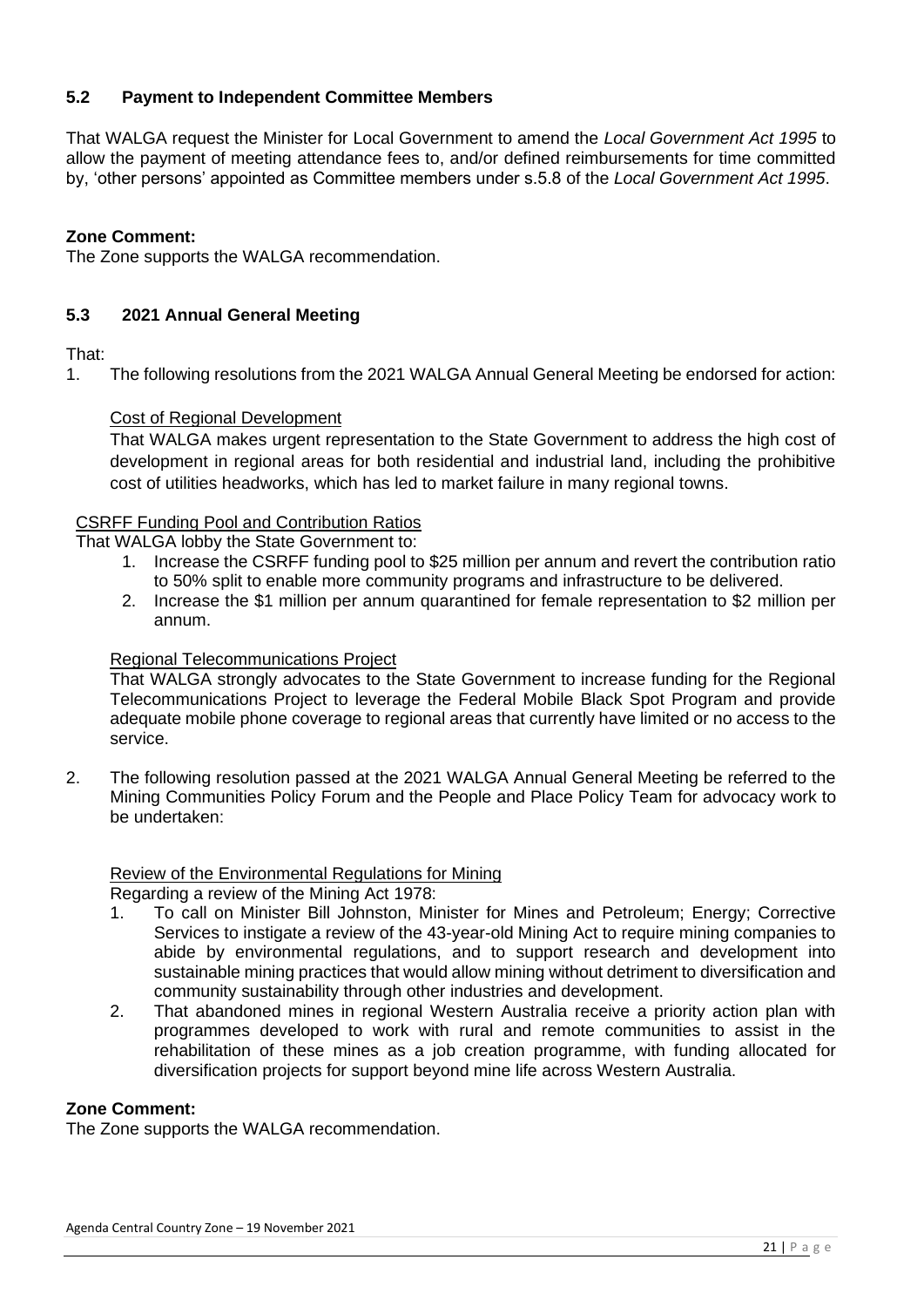### **5.4 Review of advocacy positions relating to the Building Act 2011 and Building Regulations 2012**

That State Council endorses the replacement of Section 6.7: Building Act and Fees of WALGA's advocacy positions document relating to the *Building Act 2011* and Building Regulations 2012 with the following:

- 1. Support the retention of Local Government as the primary permit authority in Western Australia for decisions made under the *Building Act 2011*.
- 2. Supports mandatory inspections for all classes of buildings, however, Local Government should not be solely responsible for all mandatory inspections.
- 3. Advocate for the State Government to urgently prioritise legislative reform that addresses systemic failures in the current building control model and to provide clarification on the role of Local Government in building control to ensure building legislation supports the following objectives:
	- a. Quality buildings that are cost efficient.
	- b. Functional, safe and environmentally friendly buildings.
	- c. Good decision making in all aspects of building.
	- d. Efficiency and effectiveness in building management, administration and regulation.
	- e. Openness and accountability with respect to all building matters.
	- f. Recognition of the rights and responsibilities of all parties in building matters in an equitable manner.
- 4. Existing and proposed building control related fees and charges to be cost recovery for Local Government.
- 5. WALGA will work with members, state agencies and industry groups to develop training opportunities and to promote the Local Government building surveying profession to ensure sustainability of Local Government building control services.
- 6. WALGA supports the Australian Building Codes Boards Trajectory for Low Energy Buildings by supporting Local Governments to meet community strategic objectives of a net zero carbon future by 2050 through work with members, state agencies and industry groups.

### **Zone Comment:**

The Zone supports the WALGA recommendation.

### **5.5 Draft WA Building Surveyors Code of Conduct**

That WALGA:

- 1. Recommend to the Department of Mines, Industry Regulation and Safety (DMIRS) that the Draft WA Building Surveyors Code of Conduct be reviewed to ensure it addresses the following matters:
	- a) The impact of the obligations recommended in the draft Code be considered in relation to the current Western Australian building control model to ensure Local Government are able to maintain their statutory functions in line with community expectations.
	- b) That other building reform that will greatly impact the role of Local Government in the current Western Australian building control model, such as mandatory inspections and minimum documentation, be formalised prior to the Code of Conduct being introduced to ensure Local Government in Western Australia are able to maintain their statutory functions in line with community expectations.
	- c) Ensure that communities in remote and regional areas are considered when developing policy to restrict building surveyors being involved in design consultation work.
- 2. Endorse the attached consultation response summary on the draft Code.

### **Zone Comment:**

The Zone supports the WALGA recommendation.

Agenda Central Country Zone – 19 November 2021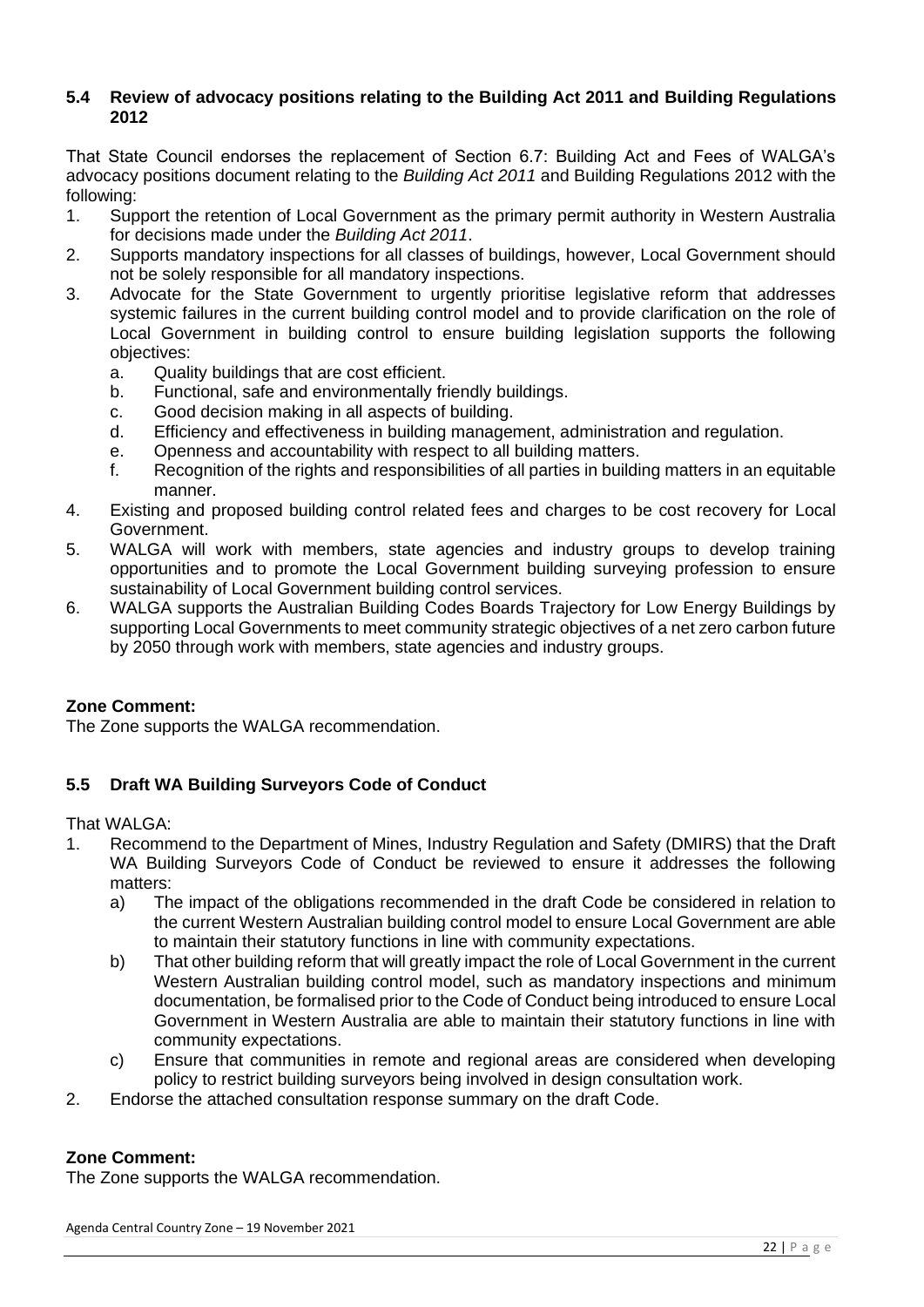### **Matters for Noting**

- **6.1 Local Government Support for Single Use Plastic Bans**
- **6.2 Report Municipal Waste Advisory Council**
- **6.3 WALGA submission on the National Climate Resilience and Adaptation Strategy**
- **6.4 Closing the Gap Update**
- **6.5 Submission to the Senate Inquiry into Provision of General Practitioner and related primary health services to outer metropolitan, rural, and regional Australians**
- **6.6 Wooroloo Independent Review Letter of Support**
- **6.7 State Budget Outcomes**
- **6.8 Foundations for a Stronger Tomorrow – Submission to the Draft State Infrastructure Strategy**
- **6.9 Regional Telecommunications Review 2021**
- **6.10 WALGA submission on Guideline: Native Vegetation Referral, Part V Environmental Protection Act 1986**
- **6.11 WALGA submission on Draft Native Vegetation Policy for Western Australia**
- **6.12 Submission on Cost Recovery Part IV of the Environmental Protection Act 1986 – assessments by the Environmental Protection Authority**
- **6.13 Student Transport Assistance Policy Framework Inquiry – WALGA Submission**

### **Key Activity Reports**

- **7.1.1 Report on Key Activities, Commercial and Communications Unit**
- **7.1.2 Report on Key Activities, Governance and Organisational Services Unit**
- **7.1.3 Report on Key Activities, Infrastructure**
- **7.1.4 Report on Key Activities, Strategy, Policy and Planning Unit**
- **7.2 Policy Forum Report**

### **RECOMMENDATION:**

**Moved: Cr Katrina Crute Seconded: Cr Len Armstrong**

**That the Central Country Zone endorses all recommendations being matters contained in the WALGA State Council Agenda.**

**CARRIED**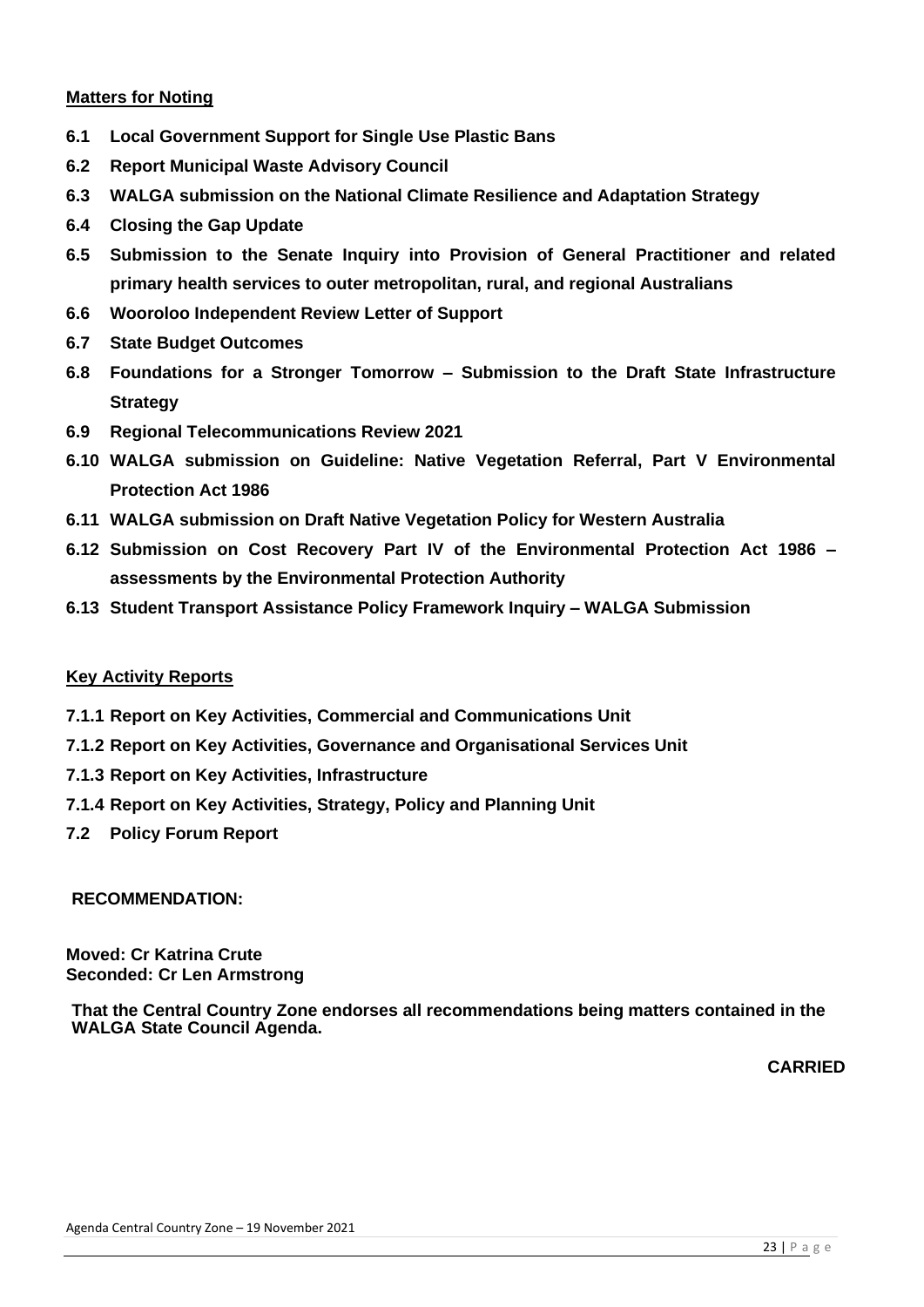### **8.4 WALGA President's Report**

The WALGA President's Report was circulated prior to the meeting (Attachment 3).

WALGA CEO Nick Sloan, addressed attendees to share some highlights from the report:

• Current WALGA President Tracey Roberts will chair her final State Council meeting on 1 December.

A portion of the reporter covered the mandatory vaccine legislation. Questions from the floor included:

- Clarity around what category road and construction workers will fall under.
- Can Local Governments demand employee vaccination information.

Further information was also offered on what qualifies as an "independent officer" for the purpose of the audit committee.

### **RECOMMENDATION**

### **Moved: Cr Julie Ramm Seconded: Cr Jonathan Hippisley**

**That the Central Country Zone notes the WALGA President's Report**

### **CARRIED**

### **9. ZONE REPORTS**

|  | 9. | <b>Zone President Report</b> |
|--|----|------------------------------|
|--|----|------------------------------|

**NIL**

**9.2 Local Government Agricultural Freight Group (LGAFG)**

**NIL**

**9.3 Great Southern District Emergency Management Committee (DEMC)**

**NIL**

**9.4 Regional Health Advocacy Representative**

**NIL**

### **10. ZONE BUSINESS – MEMBER COUNCIL MATTERS**

### **10.1 Zone Item Agenda process**

All Zone Members are welcomed and encouraged to provide input into the Zone Agenda.

Approximately five weeks prior to a scheduled meeting, the Zone Executive Officer will e-mail all Delegates and CEO's a *Notice of Meeting.* This notice contains the meeting details, as well as invites any Agenda Items Members wish included in the Agenda.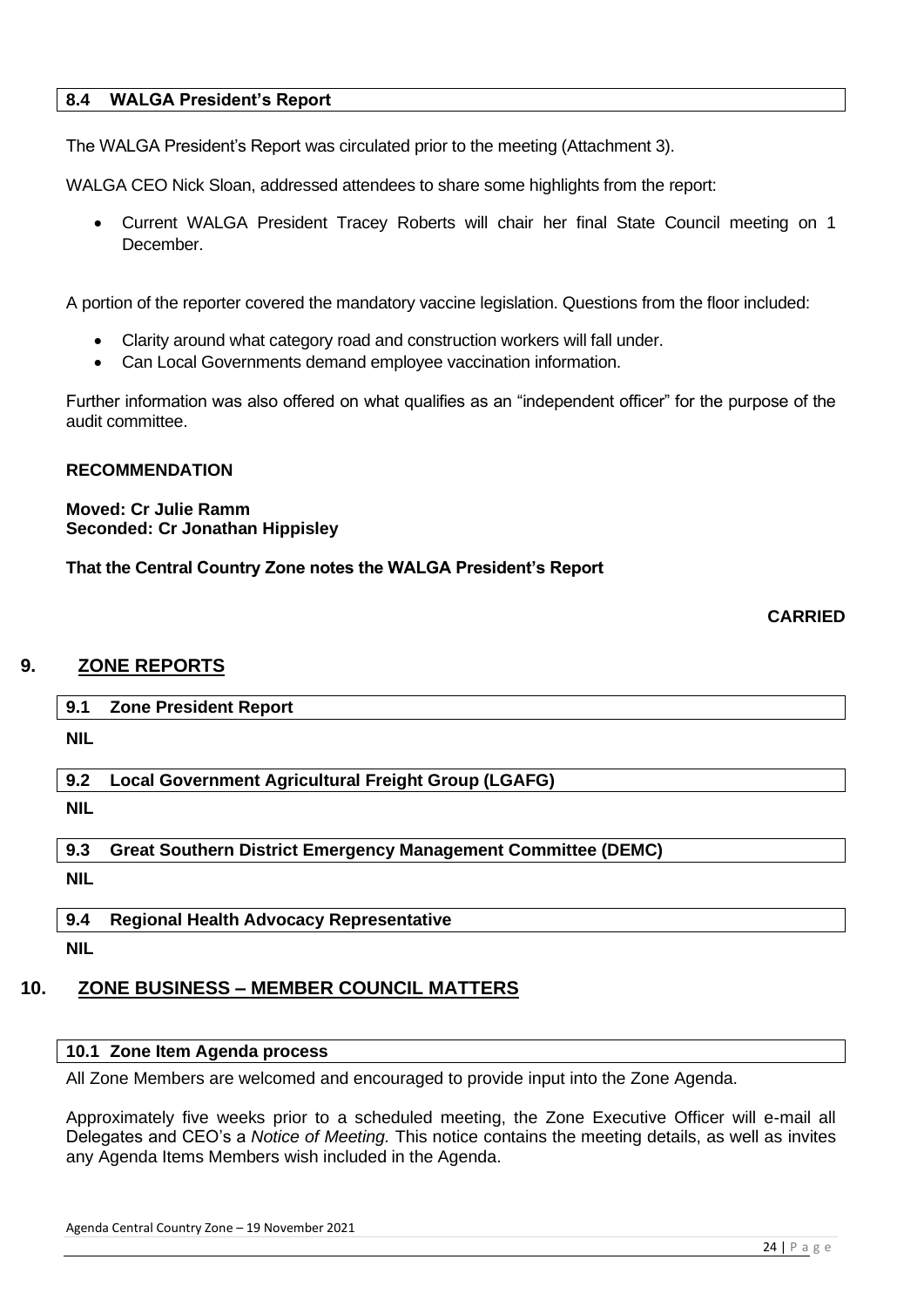If you have an Item, please reply to the e-mail by the date listed within. Items are requested 2-3 weeks in advance of the meeting.

If you need assistance with how to present an item, please speak with the Executive Officer who will provide guidelines.

*.* If you have any questions or require further information in relation to the above mentioned process, please contact Tony Brown, Zone Executive Officer on 9213 2051 or email [tbrown@walga.asn.au.](mailto:tbrown@walga.asn.au)

### **Noted**

### **10.2 Agricultural Freight Group feedback request**

Zone Executive Officers have been asked to provide feedback from the Agricultural Freight Group's member Zones as to the continuation of the Group. Feedback is requested on the role it should play particularly with regards to advocacy to the State Government and the frequency of meetings. The Group's current objectives are

- 1. To achieve an integrated road/rail network to support the agricultural freight task.
- 2. To facilitate the development of local government policy and capacity for a coordinated efficient approach to the use of roads by heavy vehicles in the agricultural freight task.
- 3. To provide input to the Western Australian Local Government Association on the agricultural freight task.
- 4. To provide a forum to promote and advocate an understanding of the issues associated with local roads supporting the agricultural freight task.
- 5. To advocate a community and industry understanding of the issues associated with the agricultural freight task.

### Zone Comment:

Cr Crute shared that the Agricultural Freight Group has not met in almost 12 months. The Group does not have a full board at the moment. However as the Central Country Zone representative, Cr Crute asked for feedback and issues to be raised by the Zone so as to fully utilise the Agricultural freight group.

### **RECOMMENDATION**

### **The Central Country Zone resolved to continue the group, with more feedback to the Zone Delegate.**

### **RESOLVED**

### **10.3 Police Resources in the Region**

### *Graeme Fardon, Chief Executive Officer, Shire of Quairading*

The Shire of Quairading and the Community have become increasingly concerned at the recent increase in Crime in the District (some 7 Home Burglaries in a week or so) and also in surrounding Shires, and especially in the light that the OIC has just transferred to Quairading and WA Police have been unable to fill the Second Officer's Position at the Quairading Police Station for many months after the 2IC was transferred to Brookton. There is concern that personal and property safety is at very real threat.

This situation has seen the sole Police Officer (OIC) working solely or with remote assistance from neighbouring Police Stations. Further the Quairading Officer is also expected to provide cover for Kellerberrin, Tammin and Cunderdin Communities.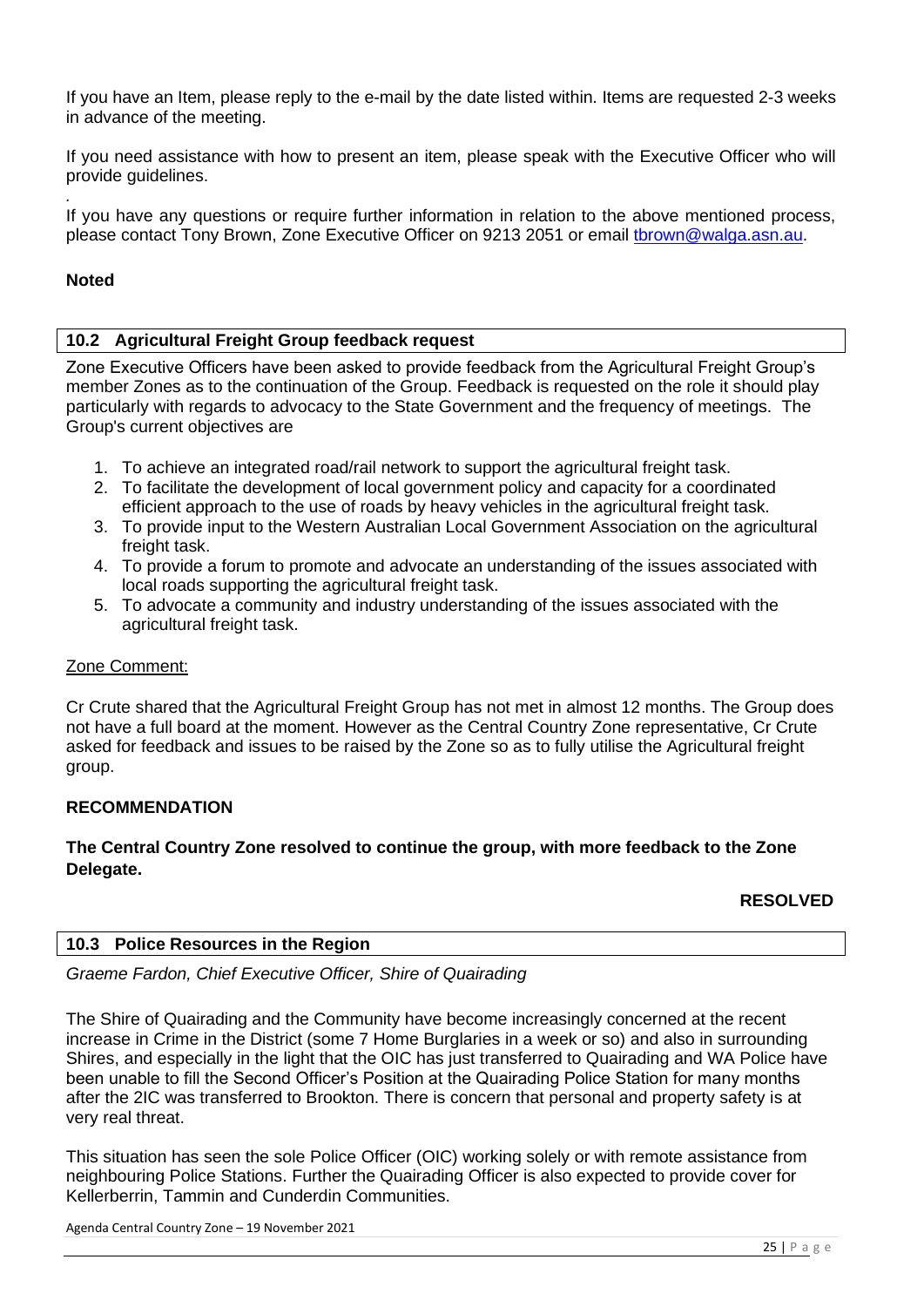The Community has recently written to the Premier, Commissioner of Police and Mia Davies as Local Member and Leader of the Opposition calling for Action to resolve the Issue.

Mia Davies convened an urgent Meeting with Concerned Community Members (mostly Seniors) last Saturday and in excess of 50 Community Members attended.

The Shire of Quairading would like this issue raised with Zone Member Councils at the forthcoming Meeting, so as to highlight the extreme shortage of Police Resources stationed in the Region and also the risk to existing Officers of working without a full complement at each Station.

There may also be again the argument offered by Government that if a Station cannot be adequately resourced that the "2 Person Police Stations" are not operationally safe and therefore are closed and resources then retained only in the Regional Centres such as Narrogin, Northam and Merredin.

### **RECOMMENDATION**

**Moved: Jonathan Hippisley Seconded: Cr Ross Chappell**

### **That the CCZ call upon WALGA to advocate to State Government on the shortage of police and housing in regional and remote areas.**

**CARRIED**

### **10.4 Local Government Legislative Reform**

*Tony Brown, Executive Manager, Governance and Organisational Services, WALGA*

### **Background**

The Minister for Local Government, the Hon John Carey, MLA announced Local Government legislative reform initiatives on Wednesday 10 November 2021.

The reform proposals are based on the following six major themes:

- 1. Earlier intervention, effective regulation and stronger penalties
- 2. Reducing red tape, increasing consistency and simplicity
- 3. Greater transparency and accountability
- 4. Stronger local democracy and community engagement
- 5. Clear roles and responsibilities
- 6. Improved financial management and reporting.

The reform proposals are based on consultation undertaken over the last five years, and have been developed considering:

- The Local Government Review Panel Final Report (mid 2020)
- The City of Perth Inquiry Report (mid 2020)
- Department of Local Government, Sport and Cultural Industries (DLGSC) consultation on Act Reform (2017-2020)
- The Victorian Local Government Act 2020 and other State Acts
- The Parliament's Select Committee Report into Local Government (late 2020)
- Western Australian Local Government Association (WALGA) Submissions
- Direct engagement with local governments
- Correspondence and complaints
- Miscellaneous past reports.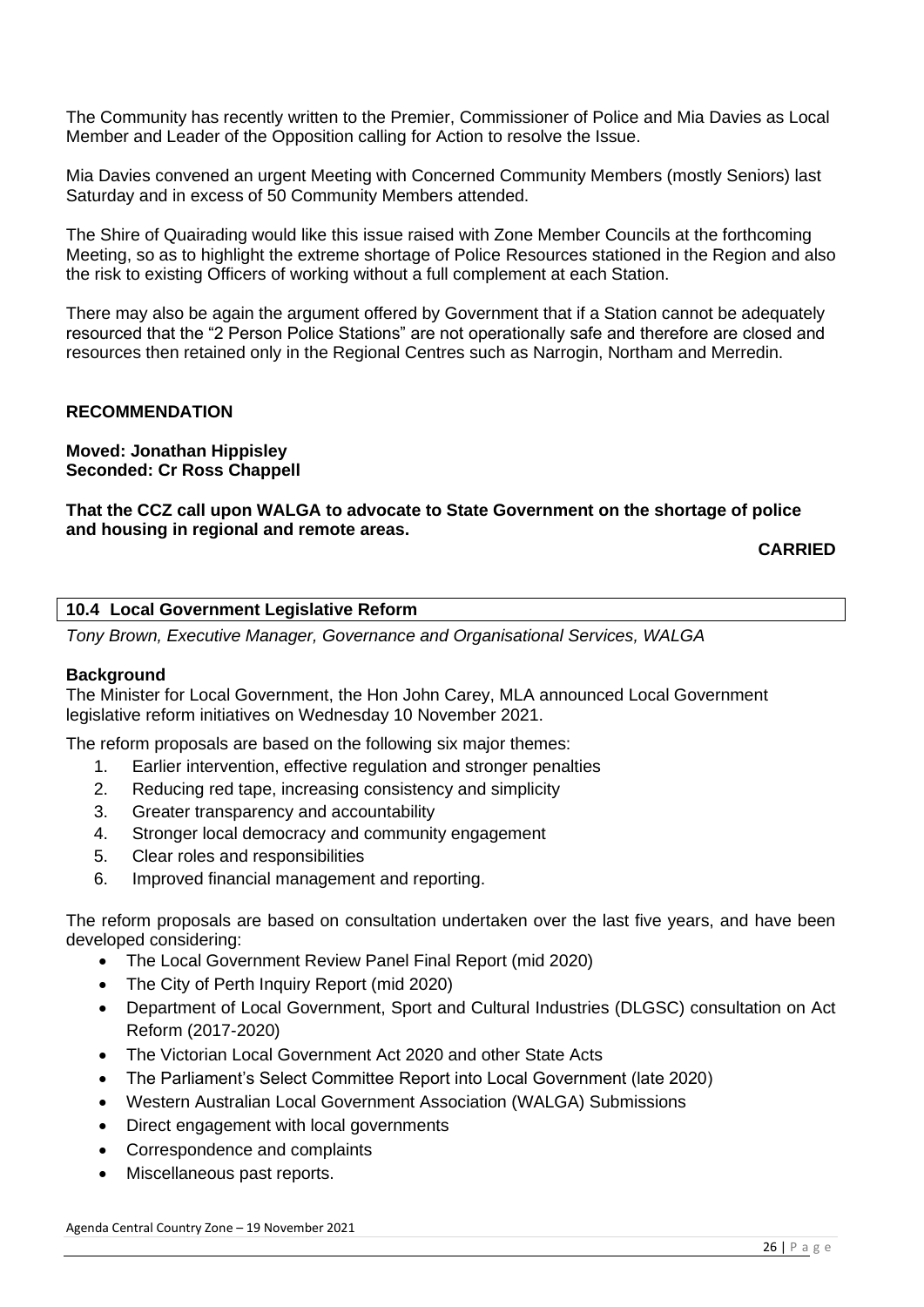The information on the reform initiatives can be found [here](https://www.dlgsc.wa.gov.au/local-government/strengthening-local-government/public-consultations/local-government-act-reform-consultation) and is attached (Attachment 4). The State Government have advised of a 3 month consultation period ending on 4 February 2022.

### **Comment**

Many of the initiatives outlined as a part of this package have been informed by engagement between our Members and the Minister for Local Government. The Local Government sector will welcome the tiered approach to many requirements according to the differing size and scale of Local Governments.

The Local Government sector has been advocating for the following reform initiatives including:

- introduction of a contemporary intervention framework
- greater clarity of roles and responsibilities of Elected Members and Chief Executive Officers
- tiered compliance approach to financial reporting requirements according to size and scale of Local Governments
- model financial statements and fit for purpose financial ratios
- improved processes relating to regional subsidiaries to facilitate collaborative service delivery
- reducing unnecessary red-tape and a more flexible approach to enable resource sharing
- retention of current election cycle for Elected Members, and
- simplification of strategic planning processes and community engagement models.

WALGA will prepare information to the sector analysing the proposals against current sector positions and recommending positions on proposals that currently do not have a formal position. Sector feedback will be requested with a view to providing a sector response to all of the proposals.

### **RECOMMENDATION**

**Moved: Cr Neil Walker Seconded: Cr Julie Russell**

**That the Zone Executive Committee be given delegated authority to consider a Zone response.**

**CARRIED**

### **10.5 Work Health and Safety (WHS) Legislation Update**

*Susie Moir, Policy Manager, Resilient Communities*

### **Executive Summary**

- 1. The Work Health and Safety Act 2020 (WHS legislation) was passed by the West Australian Parliament in November 2020, and is expected to come into effect in January 2022 with the Regulations and transition period still to be finalised.
- 2. The new WHS legislation introduces a number of new legal terms and concepts, including the term Person Conducting a Business or Undertaking (PBCU). Further, volunteers are now included in the definition of Workers.
- 3. The Local Government sector has expressed concern with the new WHS legislation, particularly around the implications for the management of volunteer bushfire brigades (BFBs).
- 4. A Duty of Care may be shared with others, and if more than one person has a duty in relation to the same matter, they must consult, cooperate and coordinate their activities, which adds additional complexity in the case of BFBs.
- 5. WALGA and LGIS are working to provide support and resources to the sector to assist with the transition to the new WHS legislation.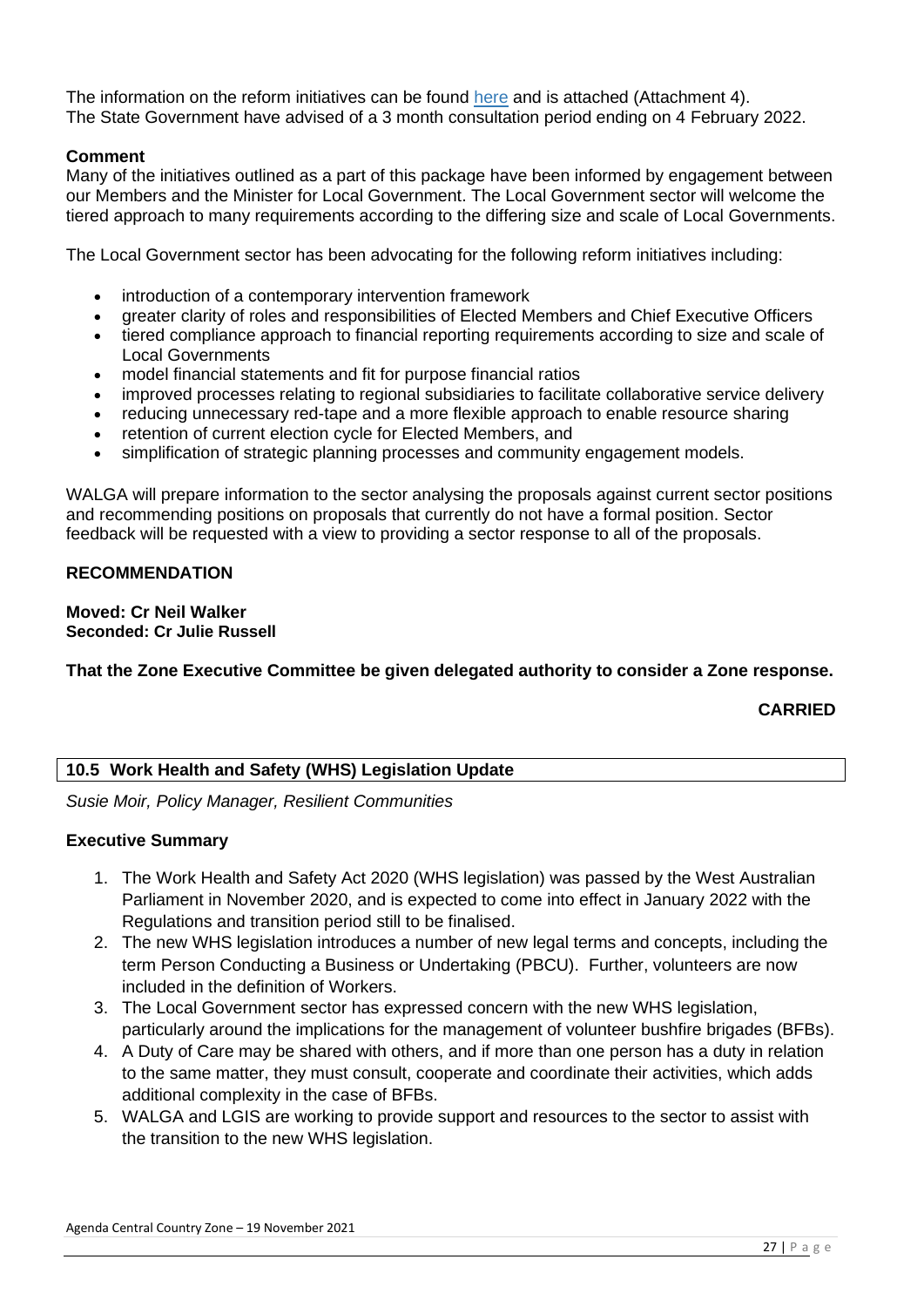### **Background**

The Work Health and Safety Act 2020 was passed by the West Australian Parliament in November 2020, and is expected to come into effect in January 2022 with the Regulations and transition period still to be finalised.

The main changes in the new legislation are:

- The primary duty holder is the 'person conducting a business or undertaking' (PCBU) which is intended to capture a broader range of contemporary workplace relationships;
- A broader definition of 'worker' which specifically includes volunteers, including BFB volunteers;
- Broader and overlapping duties of care attach to those who have the capacity to exercise influence and control over health and safety matters and a duty to consult with other duty holders;
- A positive duty of due diligence for officers of a PCBU; and
- Increased penalties for offences under the WHS legislation and the introduction of industrial manslaughter provisions;

On 31 August WALGA and LGIS delivered a webinar on the new WHS legislation which was attended by more than 140 people from 80 Local Governments. A panel of presenters from LGIS, Department of Fire and Emergency Services (DFES), McLeods Barristers and Solicitors, and the City of Mandurah shared their knowledge and experience in relation to the new legislation, WHS obligations, and BFB volunteer training and management. The webinar is available on the WALGA [website](https://walga.asn.au/Policy-Advice-and-Advocacy/Emergency-Management/Information-for-Local-Governments) and a FAQ document is being developed jointly by LGIS and DFES. LGIS has also prepared a Volunteer Handbook and CEO Briefing Note on the WHS legislation available on their website.

### **Comment**

WALGA and LGIS are continuing to liaise with DFES and DMIRS on these issues, recognising the need for further information and clarification regarding the implications and requirements of the WHS legislation for the sector's management of bushfire brigade volunteers. Other activities that WALGA is undertaking include:

- Meetings with the Workplace Commissioner Darren Kavanagh and other groups responsible for Volunteer organisations and DFES to discuss the concerns being raised by volunteers and relevant organisations.
	- $\circ$  This was a positive meeting with all wanting to put in place reasonable and practical measures to assist Local Governments and Volunteers. The Workplace Commissioners' department DMIRS has released [a Guide to Work health and safety](https://www.dmirs.wa.gov.au/sites/default/files/atoms/files/211103_gl_whsvolunteer.pdf)  [for volunteer organisations](https://www.dmirs.wa.gov.au/sites/default/files/atoms/files/211103_gl_whsvolunteer.pdf) which WALGA provided feedback on.
	- o On 12 November DMIRS delivered a webinar for volunteers and volunteer organisations;
- LGIS is obtaining legal advice about which Local Government officers are considered 'officers' for the purposes of the WHS legislation which will be provided to the sector;
- WALGA is developing a scope of works for a WHS consultant to develop additional tools and resources to support the sector; and
- WALGA will advocate to the Minister for the commencement of the WHS legislation for Local Governments to be delayed until June 2022 to allow additional time to ensure that safe work practices are implemented for volunteers.

To inform its advocacy on this and sector emergency management issues more generally, WALGA is also undertaking an Emergency Management Survey of Local Governments to ascertain the sentiment of the sector to their emergency management obligations, and to understand how they are undertaking their management of BFBs. The survey includes questions about the types of additional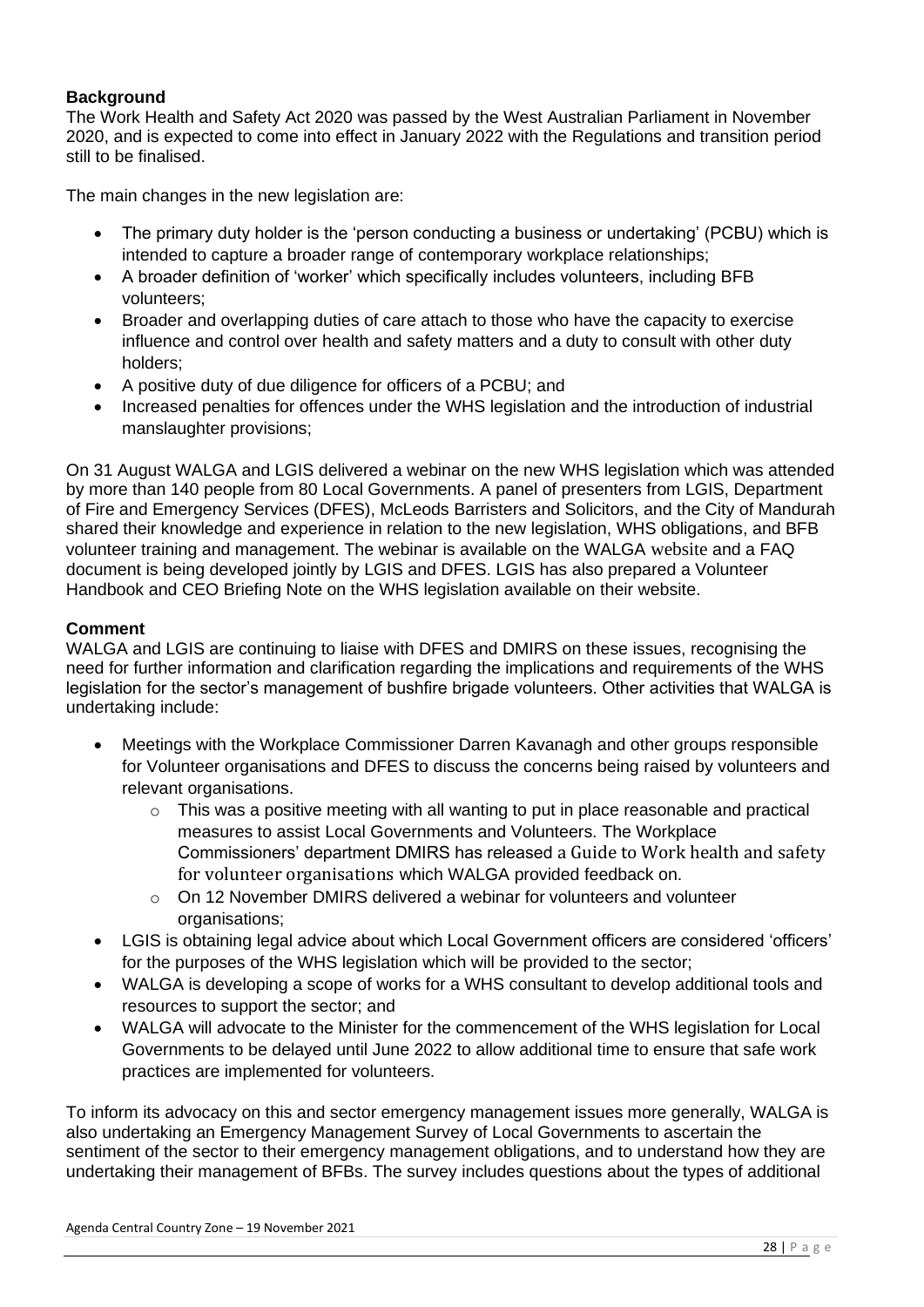support that Local Governments require in order to comply with the WHS legislation. Preliminary survey feedback indicates:

- Local Governments need more information on Work Health and Safety and Guidelines and templates to support compliance with the legislation;
- Further work is needed to ensure that Local Governments are well prepared to meet WHS requirements in relation to:
	- o Providing up to date Standard Operating Procedures and directives for incident response;
	- o Training for use of vehicles and equipment use;
	- o Ensuring Bush Fire brigade stations do not present a risk to health and safety; and
	- $\circ$  Providing for volunteer fatigue management and access to welfare services; and
- Local Governments generally feel well prepared in relation to WHS regarding provision of personal protective equipment for volunteers.

### Attachments:

The Shire of Wagin have provided a copy of their 'Management of Bushfire Volunteer Policy' and 'RPL Assessment Form/Competency Certificate' (Attachment 5)

### **RECOMMENDATION**

### **Moved: President Leigh Ballard Seconded: Cr Katrina Crute**

**That the Central Country Zone request WALGA, LGIS, DFES, DMIRS and Bushfire Volunteers to urgently provide a template recommending minimum procedures for induction, PPE and training, for all registered volunteer bush fire fighters to satisfy duty of care obligations of Local Government Chief Executive Officers and Executive Management as employers of these 'volunteers' under the Work Health and Safety Act 2020.** 

**LOST**

### **Noted**

### **10.6 Bridges Renewal Program**

The Liberal and Nationals Government are investing \$250 million in initiatives that will improve heavy vehicle safety, keep freight moving and create new economic opportunities and jobs.

Applications are now open for the Bridges Renewal Program (BRP) and the Heavy Vehicle Safety and Productivity Program (HVSPP).

The Media release can be found [Here](https://investment.infrastructure.gov.au/about/local-initiatives/bridges-renewal-program.aspx), and Further information and links to apply can be found Here

### **Noted**

### **10.7 Social Housing Information Item**

The Hon John Carey MLA, Minister for Housing; Local Government; released this press release, [Regional WA to benefit from record investment in social housing,](https://www.mediastatements.wa.gov.au/Pages/McGowan/2021/09/Regional-WA-to-benefit-from-record-investment-in-social-housing.aspx) in early September. The release outlines a record social housing investment to deliver up to 275 new regional homes by mid-2023. Please see link for further information.

### **Noted**

Agenda Central Country Zone – 19 November 2021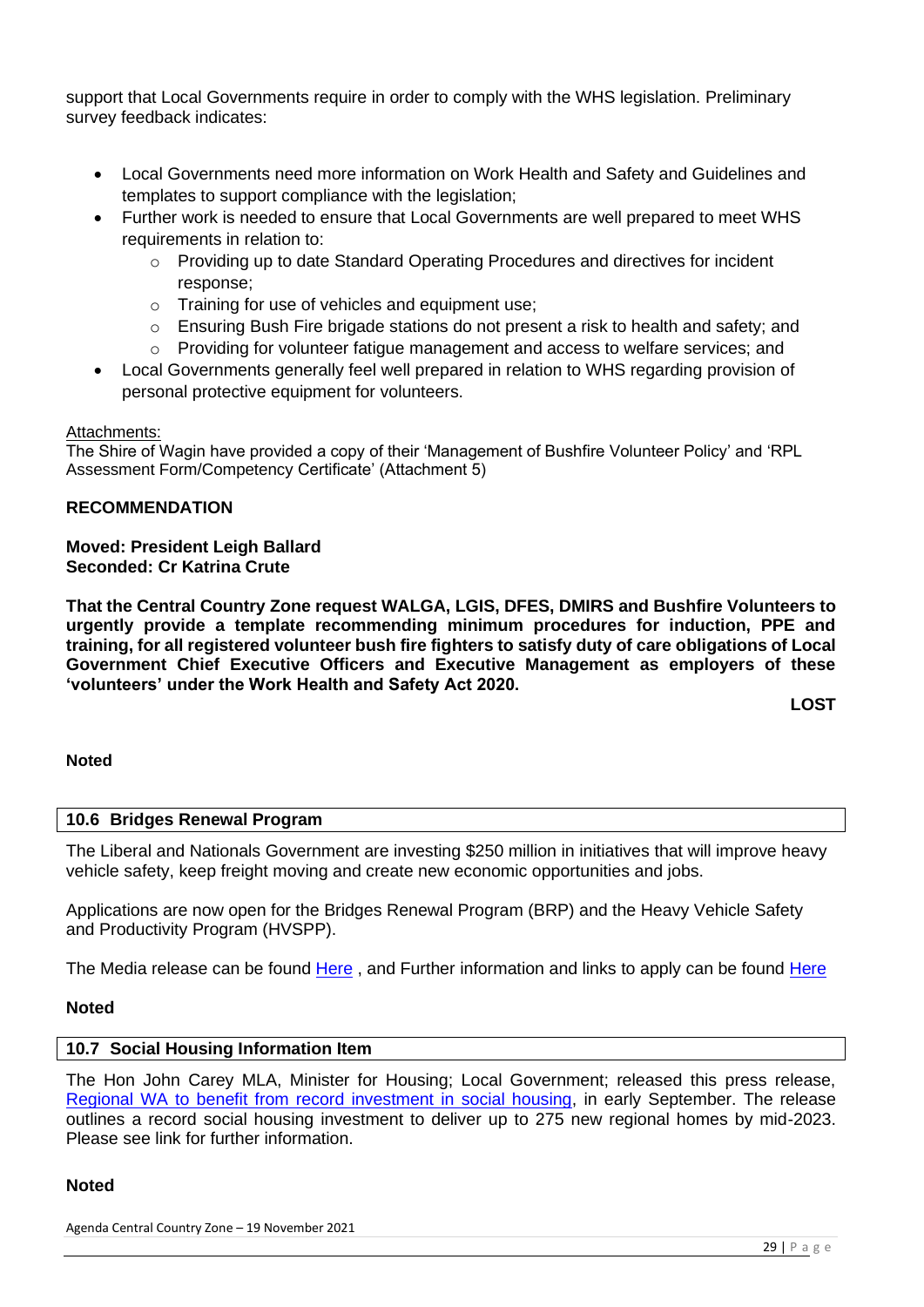### **11. ZONE BUSINESS – OTHER BUSINESS/URGENT BUSINESS**

### **11.1 Graeme Fardon, CEO, Quairading**

During his closing address, Zone Chair Cr Brett McGuinness thanked CEO Graeme Fardon for his many years of service to the sector, and particularly to the Shire of Quairading.

This was Graeme's last Zone meeting before his retirement.

### **12. ZONE BUSINESS – EMERGING ISSUES**

### **12.1 Sector ICT solution:**

### *Cr Jonathan Hippisley, Shire of Quairading.*

Cr Hippisley raised the topic of researching a sector wide ICT solution, bespoke to Local Government. This may create more opportunity for sharing of resources and a reduction in overall running costs of ICT systems, particularly with the incoming requirement to audio record and save all Council meetings.

#### Zone Comment:

CEO Mark Hook mentioned the market share Synergy Soft currently holds in the sector and that most staff are trained on this system.

#### **RECOMMENDATION**

**Moved: Cr Jonathan Hippisley Seconded: Cr Katrina Crute**

### **That the Zone request WALGA to research providers and the viability of an in-house IT system.**

### **CARRIED**

|  | <b>12.2 Executive Officer Service Review</b> |  |
|--|----------------------------------------------|--|
|--|----------------------------------------------|--|

*Cr Brett McGuinness, Shire of Quairading*

Cr McGuinness raised the Executive Officer Service Review for discussion.

### Zone Comment:

Feedback from the floor was the Zone have other more timely matters they want to progress and focus on. It was also mentioned that WALGA have only facilitated two meetings to date, and a review at this time may be too early.

### **RECOMMENDATION**

**Moved: Cr Katrina Crute Seconded: Cr Julie Russell**

**The Central Country Zone Executive Committee defer any review of the Executive Officer position for 12 months to November 2022.**

### **CARRIED**